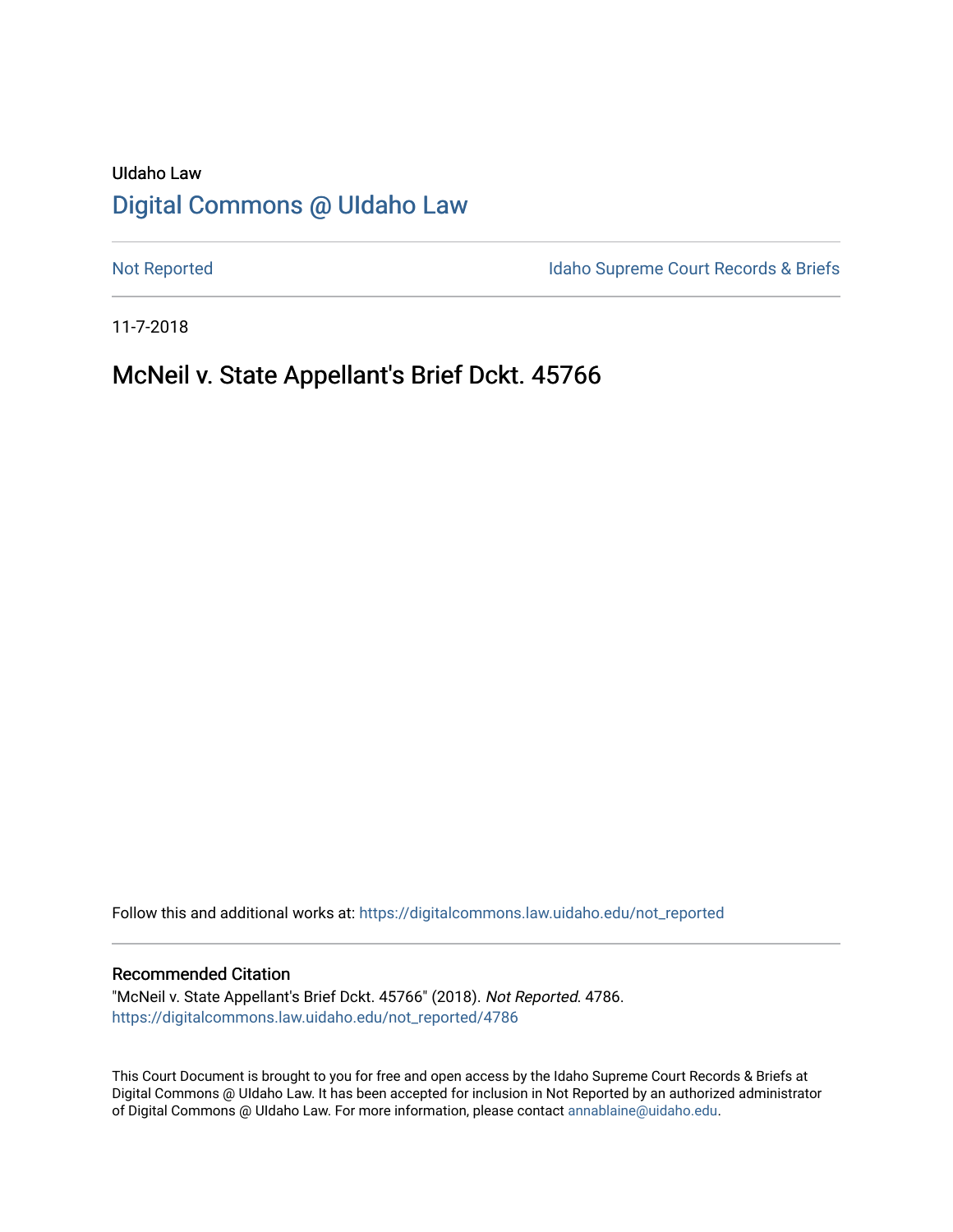Electronically Filed 11/7/2018 11:50 AM Idaho Supreme Court Karel Lehrman, Clerk of the Court By: Brad Thies, Deputy Clerk

#### **IN THE SUPREME COURT OF THE STATE OF IDAHO**

**LLOYD HARDIN MCNEIL, )**

**Petitioner-Appellant, )**

**\_\_\_\_\_\_\_\_\_\_\_\_\_\_\_\_\_\_\_\_\_\_\_\_\_\_\_\_\_\_)**

**v. )**

**Respondent. )**

**) NO. 45766**

**) ADA COUNTY NO. CV-PC-14-15680**

**STATE OF IDAHO, ) APPELLANT'S BRIEF**

## **BRIEF OF APPELLANT** \_\_\_\_\_\_\_\_\_\_\_\_\_\_\_\_\_\_\_\_\_\_\_\_

\_\_\_\_\_\_\_\_\_\_\_\_\_\_\_\_\_\_\_\_\_\_\_\_

**)**

**)**

## **APPEAL FROM THE DISTRICT COURT OF THE FOURTH JUDICIAL DISTRICT OF THE STATE OF IDAHO, IN AND FOR THE COUNTY OF ADA**

\_\_\_\_\_\_\_\_\_\_\_\_\_\_\_\_\_\_\_\_\_\_\_\_

**HONORABLE DEBORAH A. BAIL District Judge**

\_\_\_\_\_\_\_\_\_\_\_\_\_\_\_\_\_\_\_\_\_\_\_\_

**ERIC D. FREDERICKSEN KENNETH K. JORGENSEN State Appellate Public Defender Deputy Attorney General I.S.B. #6555 Criminal Law Division**

**JENNY C. SWINFORD Boise, Idaho 83720-0010 Deputy State Appellate Public Defender (208) 334-4534 I.S.B. #9263 322 E. Front Street, Suite 570 Boise, Idaho 83702 Phone: (208) 334-2712 Fax: (208) 334-2985 E-mail: documents@sapd.state.id.us**

**ATTORNEYS FOR ATTORNEY FOR PETITIONER-APPELLANT RESPONDENT**

**P.O. Box 83720**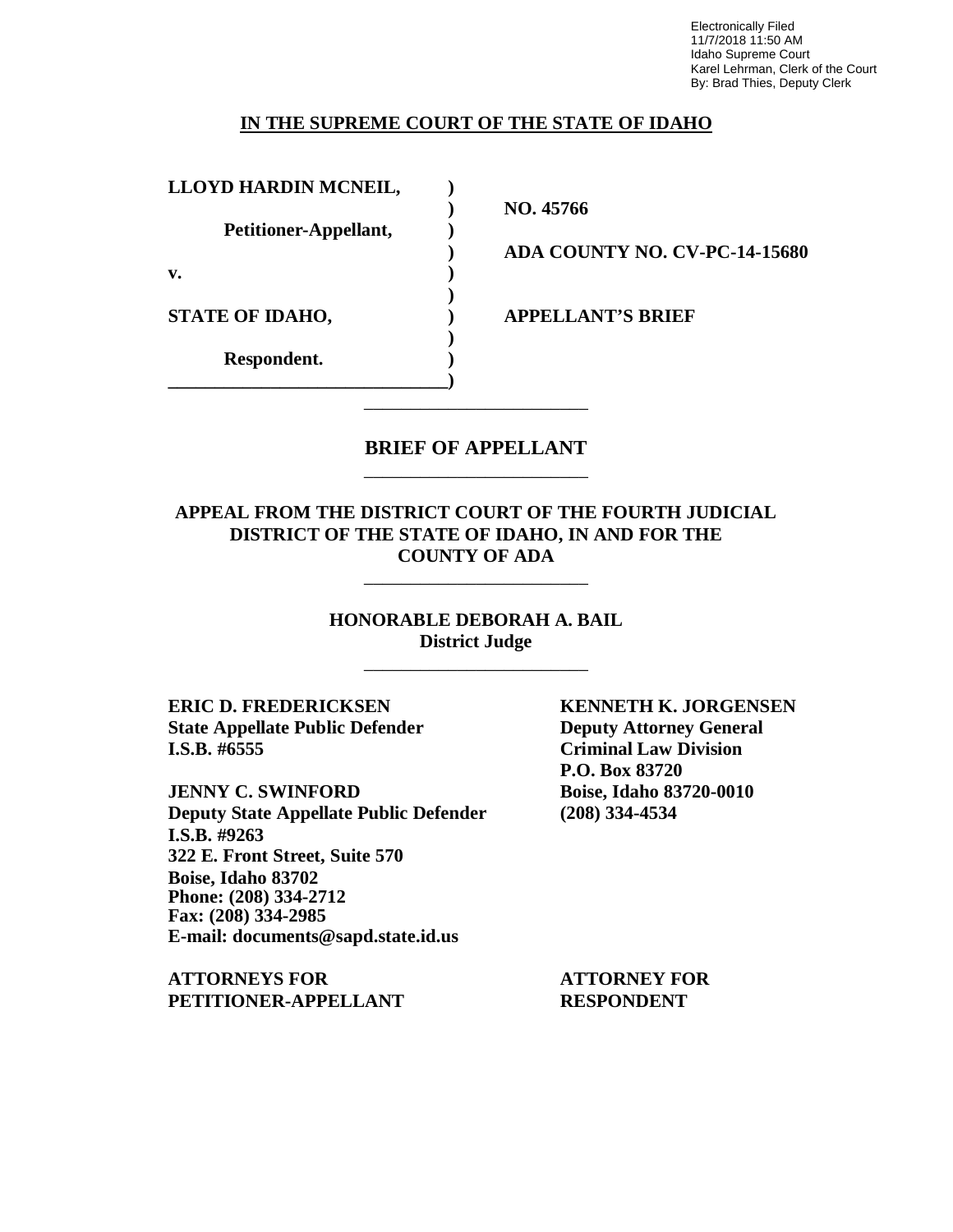# **TABLE OF CONTENTS**

| Statement of the Facts and                                                                                                         |
|------------------------------------------------------------------------------------------------------------------------------------|
|                                                                                                                                    |
|                                                                                                                                    |
| The District Court Erred When It Summarily Dismissed Mr. McNeil's                                                                  |
|                                                                                                                                    |
|                                                                                                                                    |
| C. The District Court Erred In Summarily Dismissing Claims 9, 14, And 15                                                           |
| 1.<br>Mr. McNeil's Trial Counsel Was Ineffective For Failing To Investigate                                                        |
| 2. Mr. McNeil's Trial Counsel Was Ineffective For Failing To Inquire<br>With A Juror Who Observed Mr. McNeil In Police Custody     |
| 3. Mr. McNeil's Trial Counsel Was Ineffective For Failing To Inform<br>The District Court And Move For A Mistrial Based On A Juror |
|                                                                                                                                    |
|                                                                                                                                    |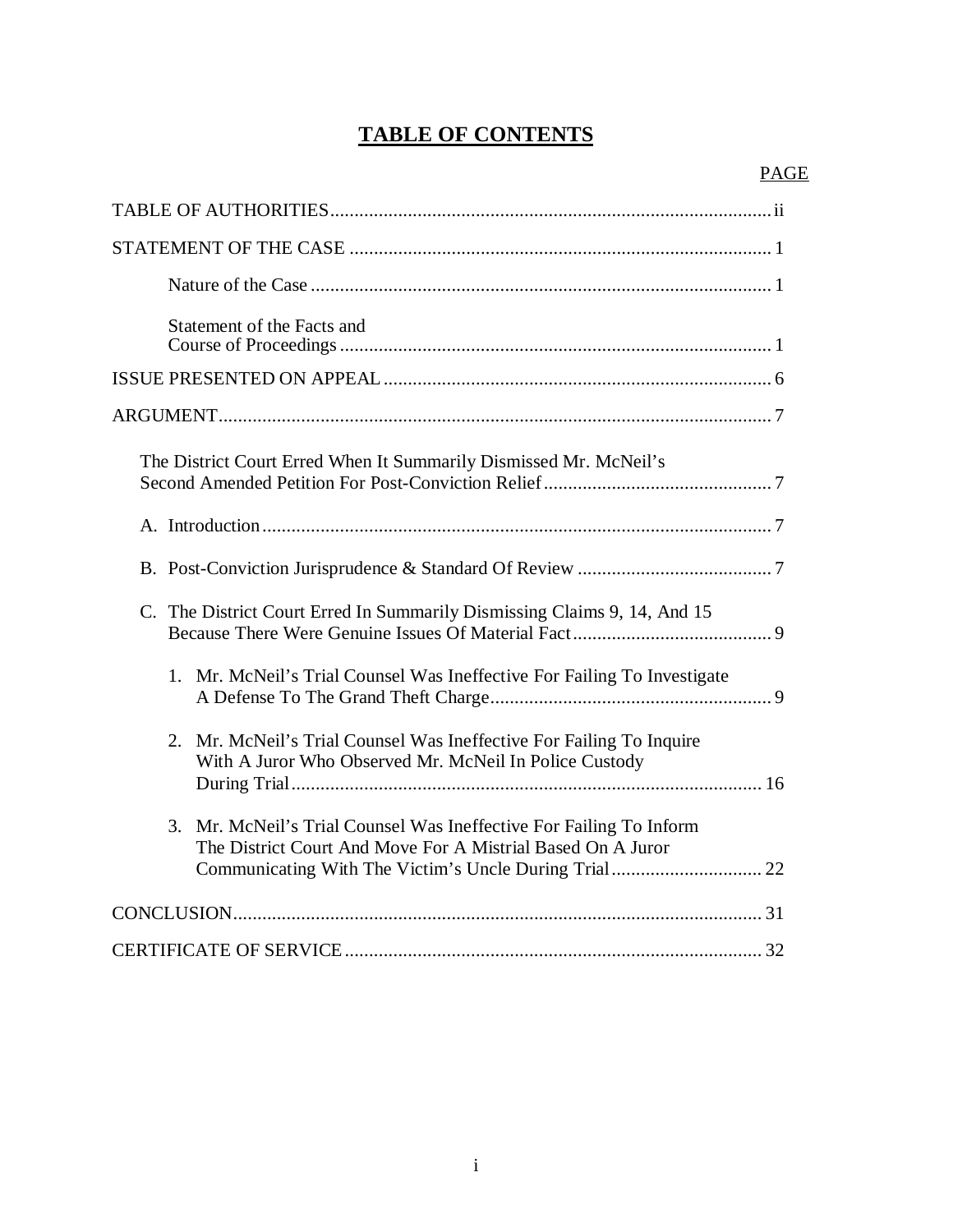# **TABLE OF AUTHORITIES**

# Cases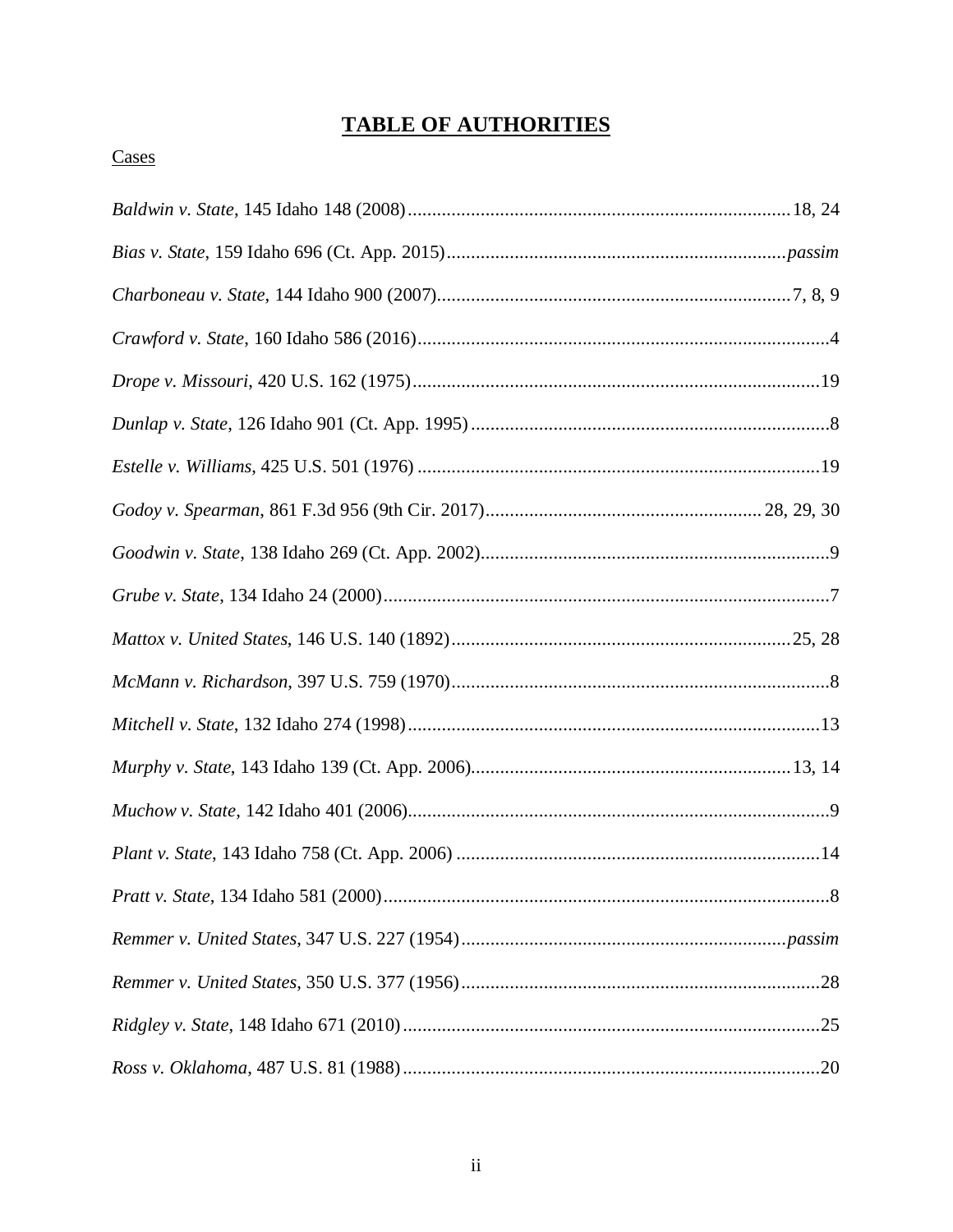| <b>Statutes</b> |
|-----------------|

# Rules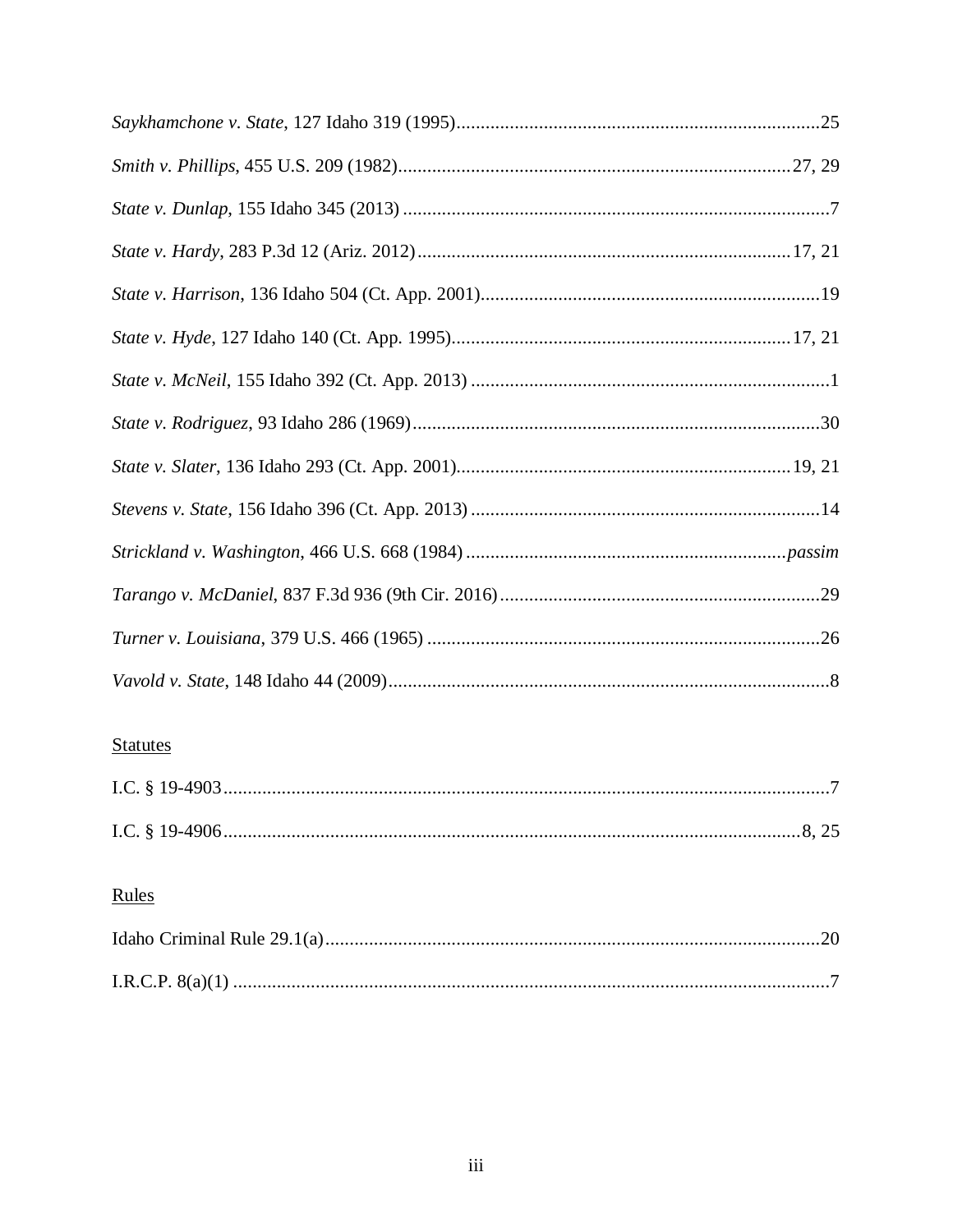# Constitutional Provisions

| U.S. Const. amend. VI. |  |  |
|------------------------|--|--|
|------------------------|--|--|

# Additonal Authorities

| ABA Standards for Criminal Justice, The Defense Function, § 4–4.1 (3d ed. 1993)13 |
|-----------------------------------------------------------------------------------|
|-----------------------------------------------------------------------------------|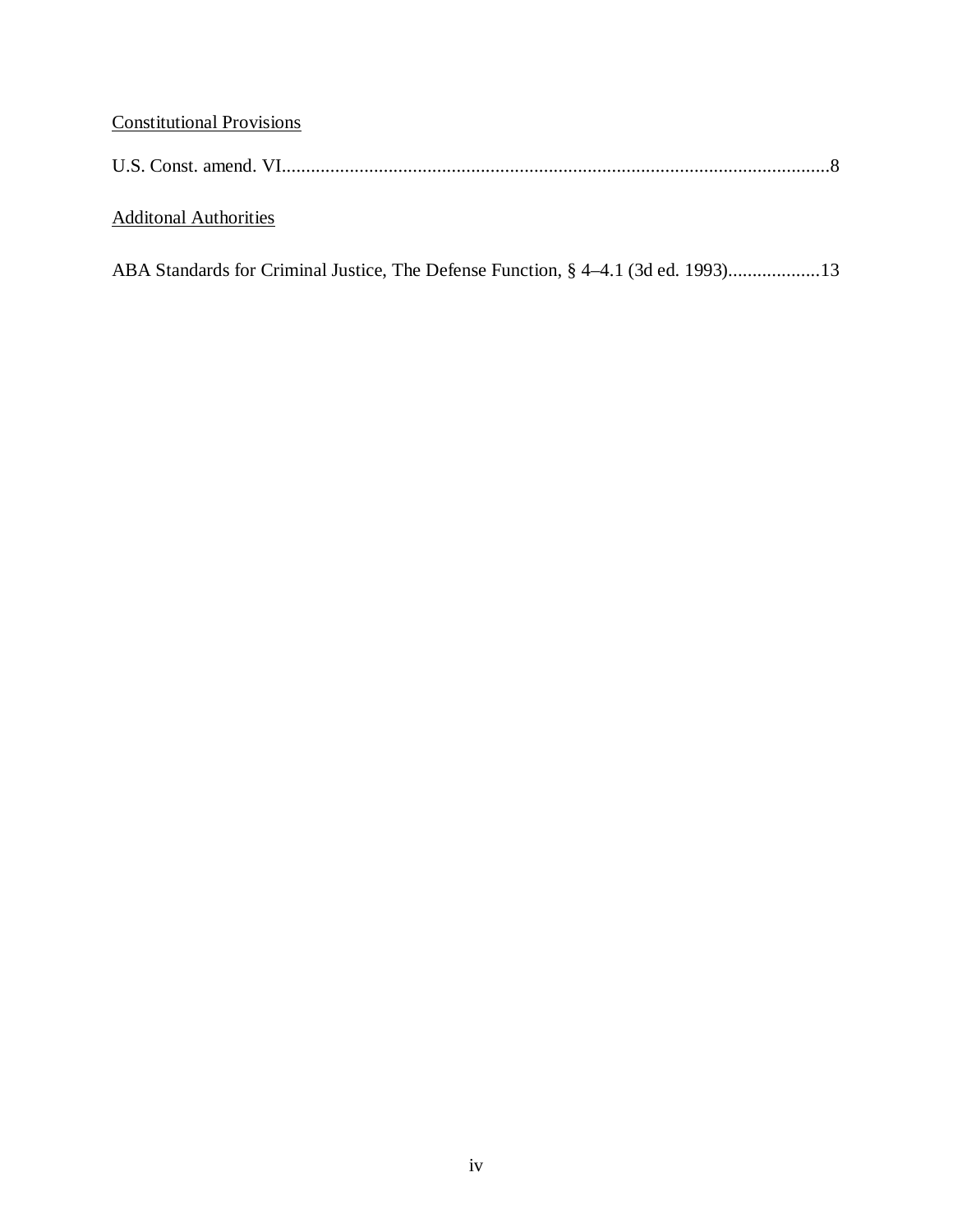#### STATEMENT OF THE CASE

#### Nature of the Case

Lloyd Hardin McNeil appeals from the district court's judgment summarily dismissing his second amended petition for post-conviction relief. On appeal, he contends the district court erred by dismissing his petition because an evidentiary hearing was necessary to resolve genuine issues of material fact on three of his ineffective assistance of counsel claims. He respectfully requests that this Court vacate the district court's judgment and remand this case for an evidentiary hearing.

#### Statement of Facts and Course of Proceedings

In early 2012, a jury found Mr. McNeil guilty of voluntary manslaughter, arson, and grand theft. (*See* No. 3988[1](#page-6-0) R., pp.256–59.<sup>1</sup>) The district court sentenced him to an aggregate sentence of fifty-four years, with twenty-five years fixed. (No. 39881 R., pp.261–63.) Mr. McNeil appealed, and the Court of Appeals affirmed his judgment of conviction and sentence. *See State v. McNeil*, 155 Idaho 392 (Ct. App. 2013). The Idaho Supreme Court denied Mr. McNeil's petition for review and issued a Remittitur on February [2](#page-6-1)4, 2014.<sup>2</sup>

On August 19, 2014, Mr. McNeil filed a pro se petition and affidavit for post-conviction relief. (R., pp.7–32.) He raised numerous ineffective assistance of counsel claims, claimed the prosecutors suborned false testimony and withheld discovery, and asserted a violation of his due

<span id="page-6-0"></span><sup>&</sup>lt;sup>1</sup> Contemporaneous with this brief's filing, Mr. McNeil has filed a motion for judicial notice of certain documents and transcripts contained in the record from Mr. McNeil's previous direct appeal: No. 39881 (Ada County No. CR-FE-2011-6449). Citations to certain documents in the record in No. 39881 will refer to the page number of the document in the clerk's record and designate the docket number 39881.

<span id="page-6-1"></span><sup>&</sup>lt;sup>2</sup> The Remittitur was initially issued on December 2, 2013, but the Court granted Mr. McNeil's motion to accept an untimely petition for review. Thereafter, the Court denied his petition for review and issued the second Remittitur in February.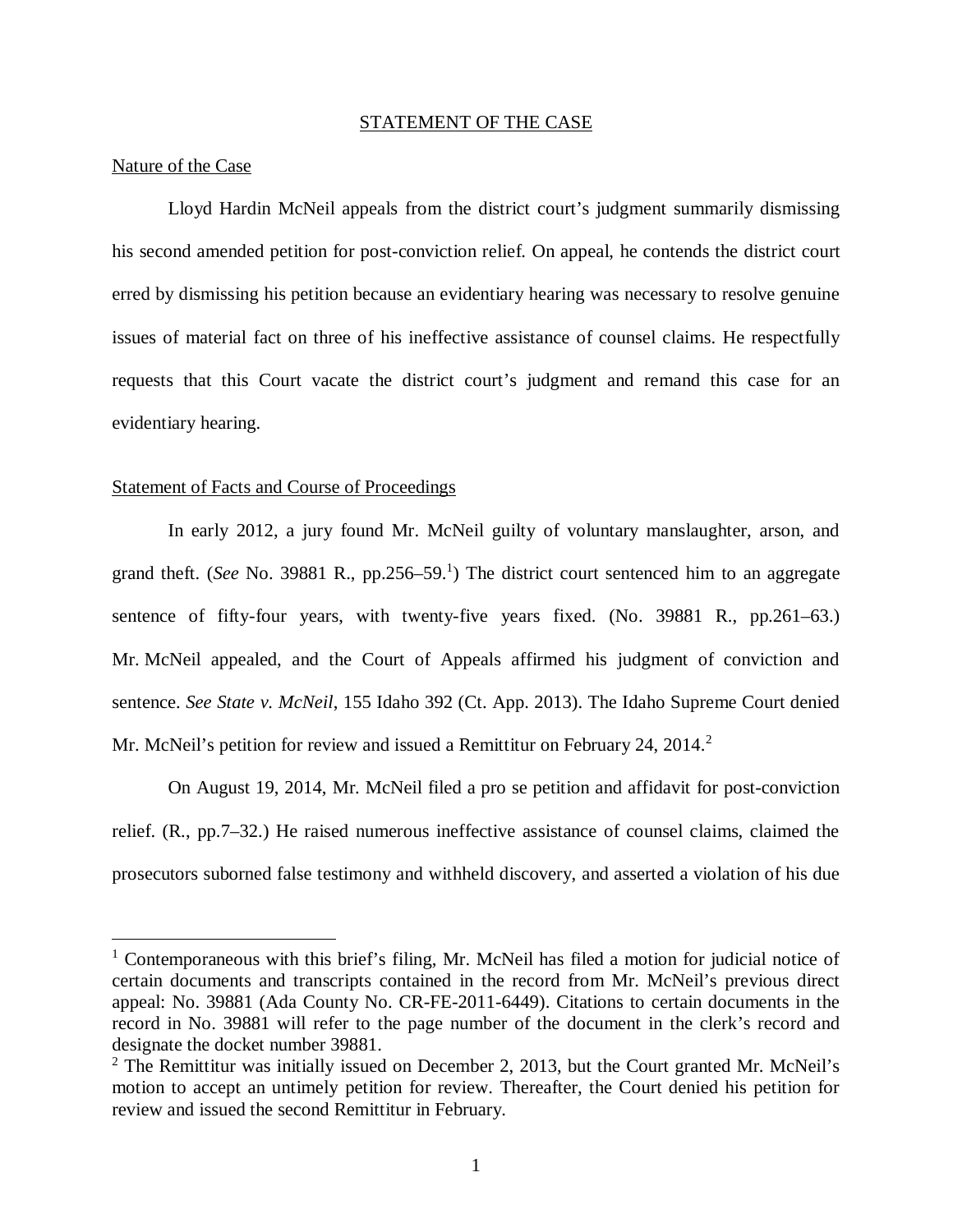process rights for the denial of a psychological evaluation before and after trial. (R., p.8.) As for ineffective assistance of counsel, he raised thirty-four claims. (R., pp.9–31.) For relief, he requested a new trial or a reduced sentence. (R., p.9.) The district court appointed counsel to represent him. (R., p.44.)

In September 2014, the district court took judicial notice of the charging document, transcript of the jury trial, grand jury transcript, verdict forms, judgment and commitment, the Court of Appeals' opinion, and the remittitur. (R., p.46.) Also in September, the State answered and alleged Mr. Neil's petition failed to state any grounds upon which relief could be granted. (R., pp.48–50.) In addition, conflict counsel provided notice of his appearance as the attorney of record for Mr. McNeil. (R., p.52.)

In October 2014, Mr. McNeil wrote a pro se letter to the district court outlining his issues with conflict counsel, requesting his removal from the case, and requesting the appointment of new counsel. (R., pp.54–55.) One month later, Mr. McNeil filed a pro se response to the State's Answer. (R., pp.57–60.) Another month later, in early December 2014, Mr. McNeil filed a pro se motion to appoint new counsel, again outlining his issues with conflict counsel. (R., pp.63–66.) On December 10, 2014, the district court held a hearing, and Mr. McNeil was not present. (R., p.70.) The district court ordered Mr. McNeil's counsel to file an amended petition by March 9, 2015. (R., p.70.)

In February 2015, Mr. McNeil filed a second pro se motion to appoint new counsel. (R., pp.71–75.) On March 9, 2015, Mr. McNeil's counsel filed an amended petition for postconviction relief. (R., pp.77–86.) It stated the grounds for relief as: "[I]neffective assistance of counsel, potential prosecutorial misconduct, and denial of due process rights. Petitioner alleges a failure to disclose the entirety of the Decedent's telephone log. There could be exculpatory text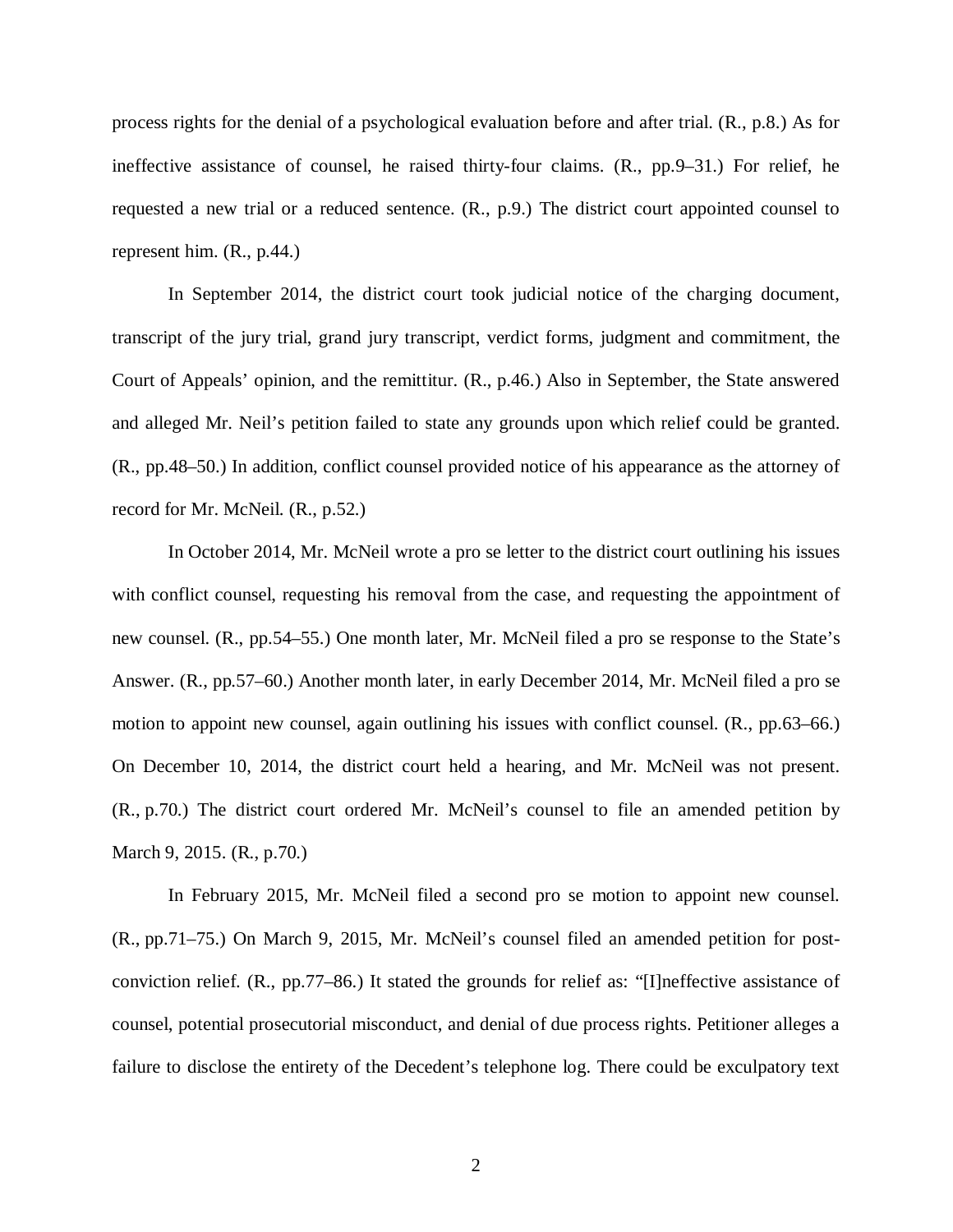messages." (R., p.78.) The petition raised twenty-six claims of ineffective assistance of counsel. (R., pp.78–86.) Later in March 2015, Mr. McNeil filed a third pro se motion to appoint new counsel.  $(R., pp.110-14.)$  In April 2015, the State answered the amended petition, arguing  $(1)$ Mr. McNeil failed to state a claim upon which relief can be granted, (2) claims that could be raised on direct appeal were procedurally barred, and (3) the two prongs for ineffective assistance of counsel claims were not satisfied. (R., pp.160–62.) In July 2015, the district court held a hearing on Mr. McNeil's motions for new counsel. (*See* Tr.) Following a discussion with Mr. McNeil and his counsel, his counsel remained on the case. (*See* Tr.)

On October 23, 2015, Mr. McNeil, through counsel, filed a second amended petition for post-conviction relief. (R., pp.169–87.) This petition raised fifteen claims of ineffective assistance of counsel. (R., pp.169–87.) It also included affidavits and other exhibits in support of the claims. (R., pp.189–241.) Mr. McNeil signed the petition as true. (R., p.188.)

In December 2015, the State answered and raised the same three affirmative defenses as its prior answer. (R., pp.242–44.) The State also moved for summary dismissal. (R., pp.245–46; *see also* R., pp.247–52 (brief in support).) In February 2016, Mr. McNeil responded in opposition. (R., pp.253–260.) In April 2016, Mr. McNeil moved for a status conference. (R., p.262.) The district court did not set the matter for a hearing.

In July, August, and September 2016, the district court ordered the preparation of various transcripts from the underlying criminal case. (R., pp.264–82.) Also in September 2016, the State moved to conduct limited discovery and depose Mr. McNeil and his trial attorneys. (Aug.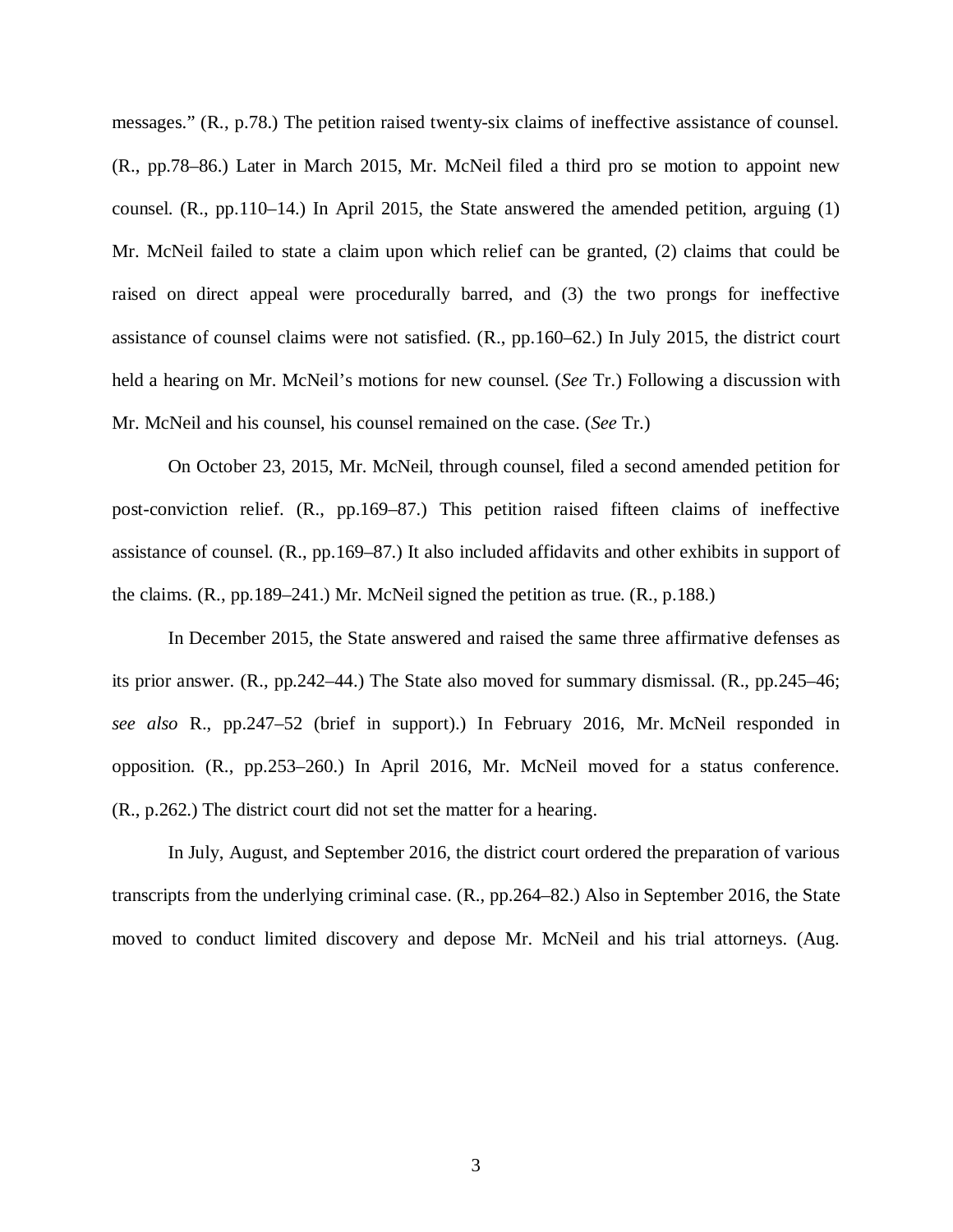R.,<sup>[3](#page-9-0)</sup> pp.1–3.) Mr. McNeil objected to the State's motion. (R., pp.283–84.) The district court did not rule on the discovery motion.

About five months later, in February 2017, Mr. McNeil filed a fourth pro se motion for new counsel and moved for a hearing. (R., pp.289–93.) In this motion, Mr. McNeil alleged his counsel failed to cite pertinent case law, was a key witness for the evidentiary hearing, and let his relationship with Mr. McNeil's trial attorneys "take precedence" over the best interests of his client. (R., p.289.) He further alleged his counsel had multiple conversations with trial counsel, which made him a witness for post-conviction proceedings, his counsel made no attempt to inquire as to why the district court had not made any "significant rulings" on the case since July 2015, and new counsel would be in his best interests. (R., pp.290–91.) In April 2017, Mr. McNeil, through counsel, filed a supplemental brief in support of his second amended petition and a request for an evidentiary hearing. (R., pp.294–301.)

About four months later, in September 2017, the district court filed a notice of intent to dismiss.<sup>[4](#page-9-1)</sup> (R., pp.303–27.) Mr. McNeil responded with argument and additional exhibits, and the

<span id="page-9-0"></span> $3$  Contemporaneous with this brief's filing, Mr. McNeil has filed a motion to augment the record with the State's motion to conduct limited discovery. This document appears to have been inadvertently omitted from the record on appeal.

<span id="page-9-1"></span> $4$  Out of the fifteen ineffective assistance of counsel claims, the district court ruled Claims 1, 2, 3, 4, 7, and 8 failed on the first prong of the *Strickland v. Washington*, 466 U.S. 668 (1984), standard. In Claim 1, for example, Mr. McNeil alleged his counsel was ineffective for stipulating to the admission at trial of the victim's 911 call reporting domestic violence from Mr. McNeil, even though the district court had ruled before trial that "the bulk" of the 911 call was inadmissible evidence. (R., pp.171–75, 311–12.) Similarly, in Claim 2, Mr. McNeil alleged his counsel was ineffective for failing to call a fire expert, who had prepared a report for counsel opining an arson determination was "premature" and disputing the position of the victim's body. (R., pp.175–77.) Likewise, in Claim 3, Mr. McNeil alleged his counsel was ineffective for failing to object to parts of an interrogation video in which Mr. McNeil invoked his right to remain silent. (R., pp.177–78.) This Court held in *Crawford v. State*, 160 Idaho 586 (2016), that the petitioner bears the burden to show that trial counsel's decision was "made upon the basis of inadequate preparation, ignorance of the relevant law, or other shortcomings capable of objective evaluation." *Id.* at 593 (citation omitted). This Court further held, "in the absence of such a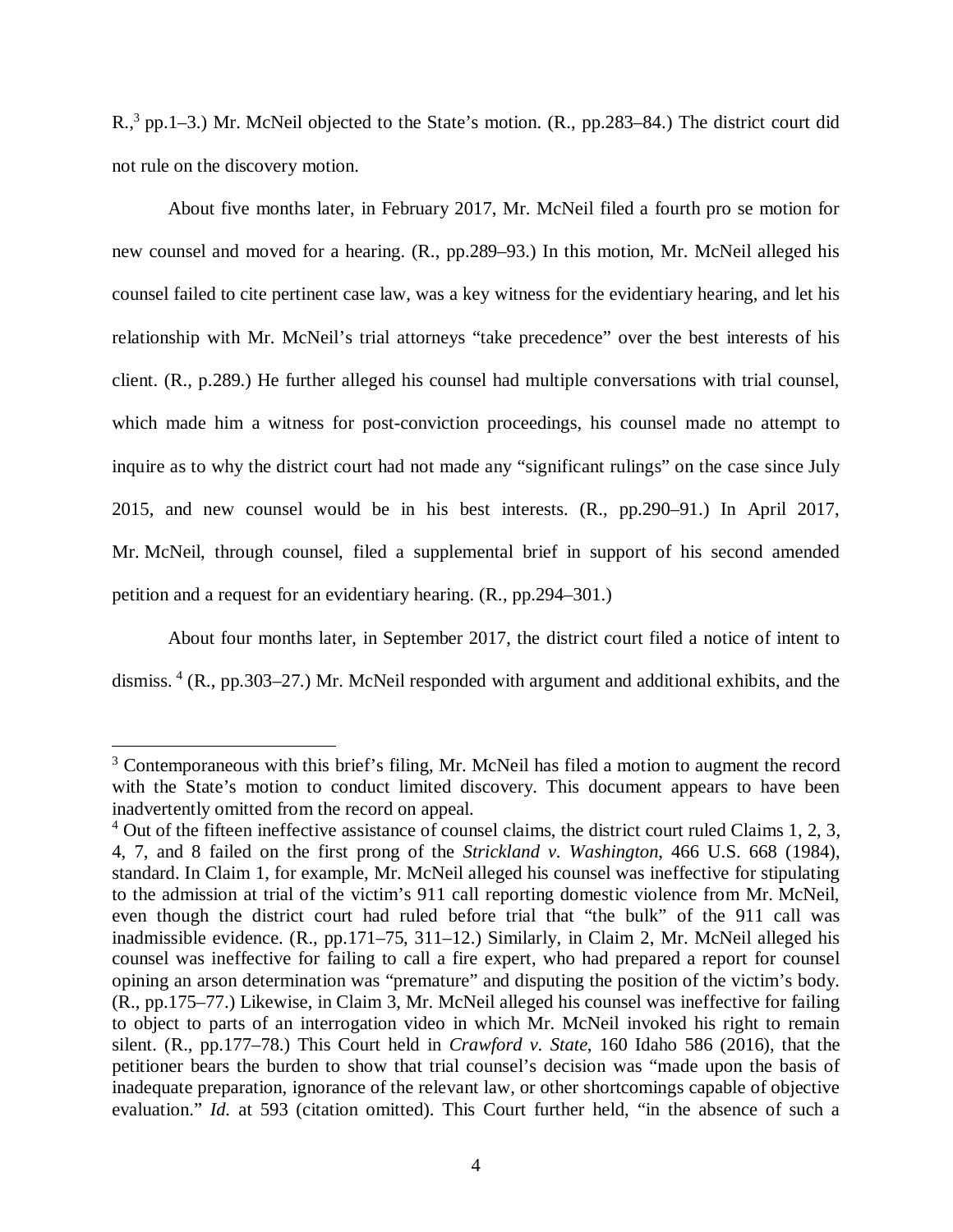State replied. (R., pp.328–68, 369–78.) On January 19, 2018, the district court issued an order dismissing the petition. (R., pp.379–83.) On January 30, 2018, the district court issued a final judgment dismissing the petition for post-conviction relief with prejudice. (R., p.384.) Mr. McNeil timely appealed. (R., pp.385–87.)

showing, this Court presumes" counsel's decision was "driven by tactical or strategic decision making." *Id.* Here, the district court ruled Mr. McNeil failed to show trial counsel's decisions were not strategic or tactical. (R., pp.311–16, 319–21, 379–80.)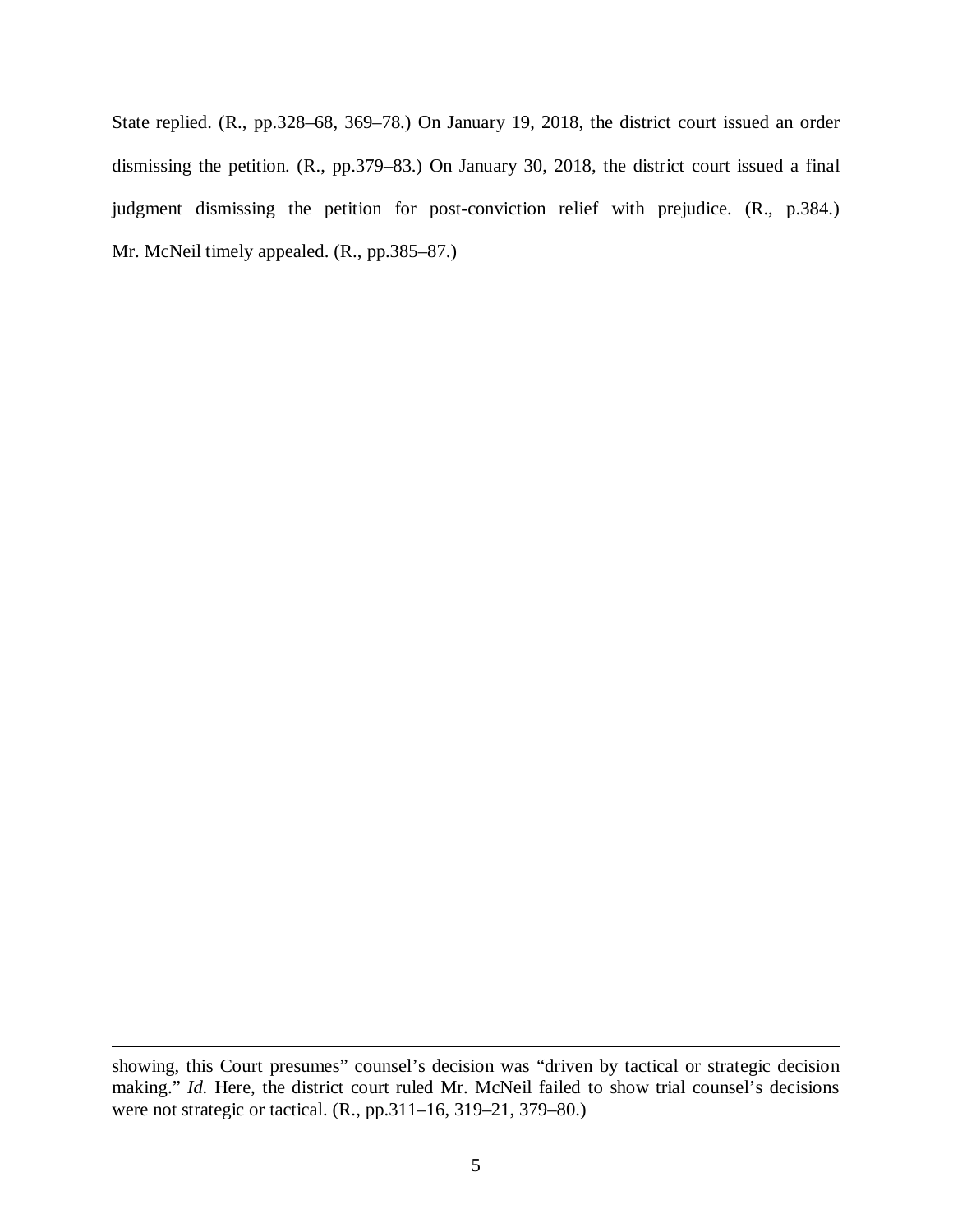# ISSUE

Did the district court err when it summarily dismissed Mr. McNeil's second amended petition for post-conviction relief?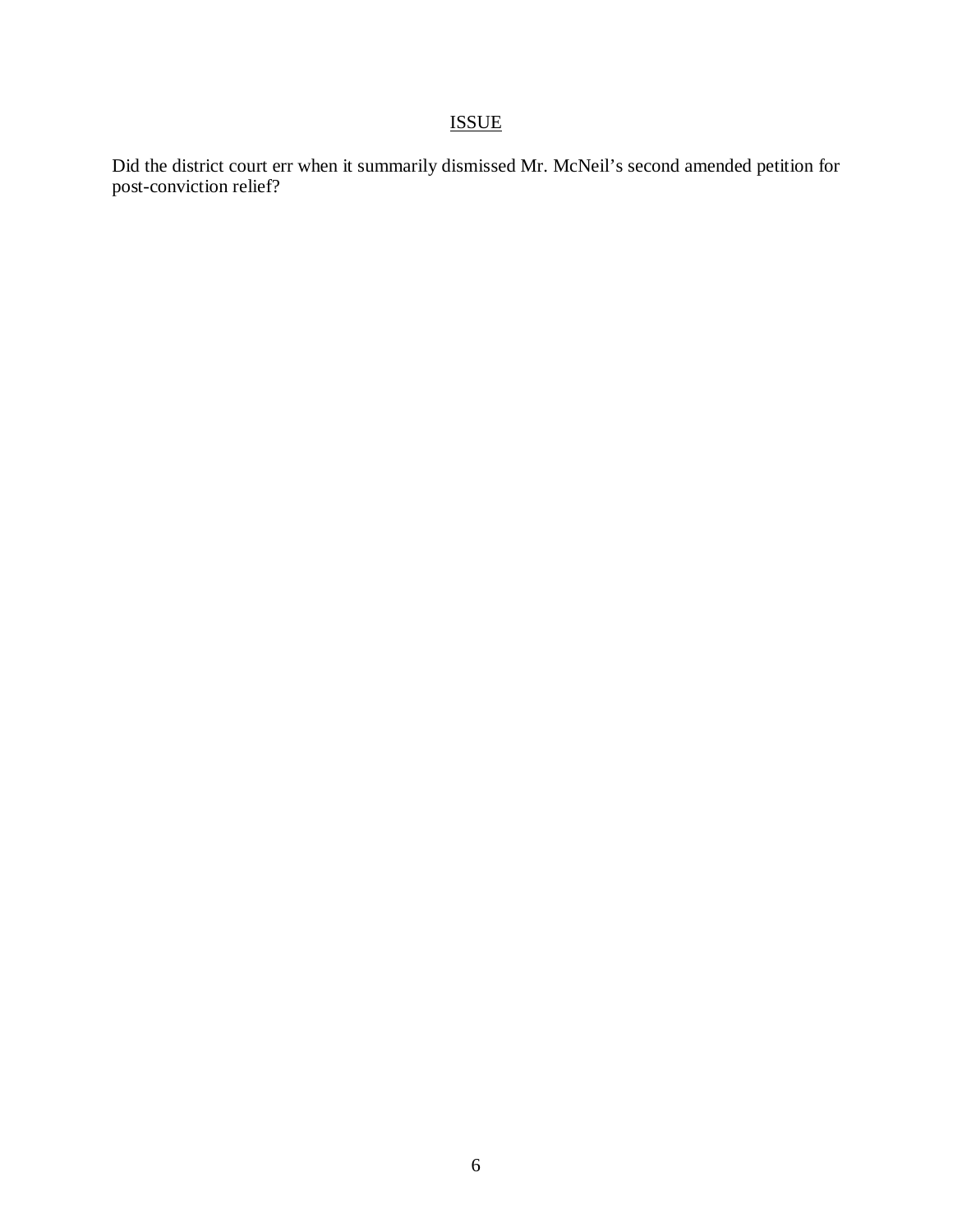#### ARGUMENT

#### The District Court Erred When It Summarily Dismissed Mr. McNeil's Second Amended Petition For Post-Conviction Relief

#### A. Introduction

Mr. McNeil contends the district court erred when it summarily dismissed his second amended petition because an evidentiary hearing was necessary to resolve genuine issues of material fact. Specifically, there were genuine issues of fact in three of Mr. McNeil's ineffective assistance of counsel claims: (1) trial counsel was ineffective for failing to investigate the victim's recent attempt to pawn her ring (Claim 9); (2) trial counsel was ineffective for failing to inform the judge that a juror saw Mr. McNeil in the back of a police officer's vehicle during trial (Claim 14); and (3) trial counsel was ineffective for failing to move for a mistrial after a juror was seen speaking with the victim's uncle during trial (Claim 15). Mr. McNeil submits the district court should have held an evidentiary hearing on these three claims.

#### B. Post-Conviction Jurisprudence & Standard Of Review

A petition for post-conviction relief is civil in nature. *State v. Dunlap*, 155 Idaho 345, 361

(2013).

Like a plaintiff in a civil action, the applicant for post-conviction relief must prove by a preponderance of evidence the allegations upon which the application for post-conviction relief is based. *Grube v. State*, 134 Idaho 24 (2000). Unlike the complaint in an ordinary civil action, however, an application for postconviction relief must contain more than "a short and plain statement of the claim" that would suffice for a complaint under I.R.C.P. 8(a)(1). Rather, an application for post-conviction relief must be verified with respect to facts within the personal knowledge of the applicant. I.C. § 19-4903. The application must include affidavits, records, or other evidence supporting its allegations, or must state why such supporting evidence is not included. *Id.*

*Charboneau v. State*, 144 Idaho 900, 903 (2007).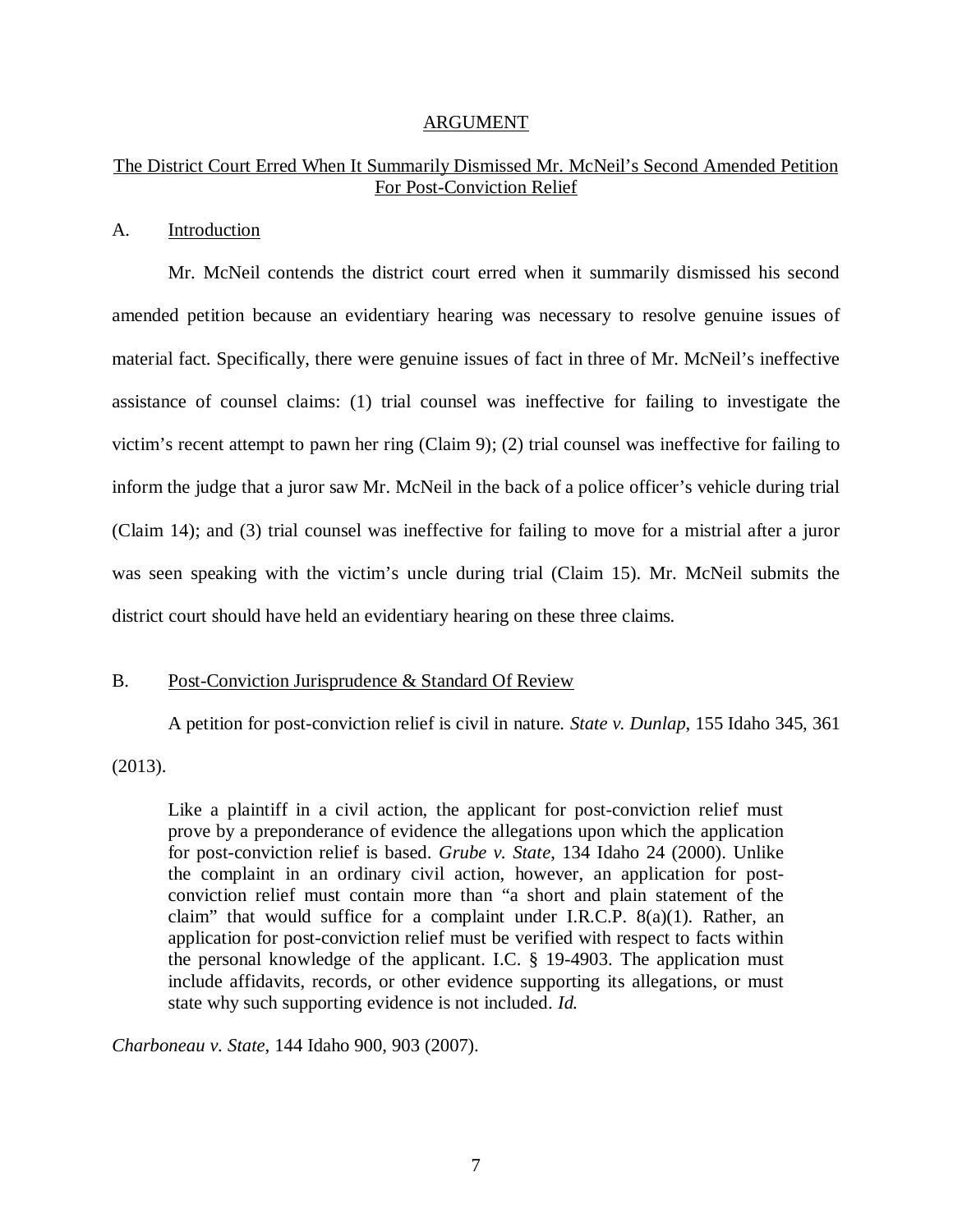The Sixth Amendment provides that "[i]n all criminal prosecutions, the accused shall enjoy the right . . . to have the Assistance of Counsel for his defence." U.S. Const. amend. VI. "[T]he right to counsel is the right to the effective assistance of counsel." *Strickland v. Washington*, 466 U.S. 668, 686 (1984) (quoting *McMann v. Richardson*, 397 U.S. 759, 771 n.14 (1970)). To succeed on an ineffective assistance of counsel claim, the petitioner must generally show that (1) his attorney's performance did not meet "an objective standard of reasonableness," and (2) his attorney's deficient performance prejudiced him. *Id.* at 687–88.

The district court can summarily dismiss or grant a petition for post-conviction relief if "there is no genuine issue of material fact and the moving party is entitled to judgment as a matter of law." I.C. § 19-4906(b), (c). "In considering summary dismissal of an application for post-conviction relief, the trial court must accept as true verified allegations of fact in the application or in supporting affidavits, no matter how incredible they may appear, unless they have been disproved by other evidence in the record." *Dunlap v. State*, 126 Idaho 901, 909 (Ct. App. 1995). The district court is "required to accept the petitioner's unrebutted allegations as true, but need not accept the petitioner's conclusions." *Charboneau*, 144 Idaho at 903. Any disputed facts are construed in favor of the non-moving party, and "all reasonable inferences that can be drawn from the record are drawn in favor of the non-moving party." *Vavold v. State*, 148 Idaho 44, 45 (2009). A petition for post-conviction relief based on a claim of ineffective assistance of counsel will "survive a motion for summary dismissal if the petitioner establishes: (1) a material issue of fact exists as to whether counsel's performance was deficient; and (2) a material issue of fact exists as to whether the deficiency prejudiced petitioner's case." *Pratt v. State*, 134 Idaho 581, 583 (2000). If a genuine issue of material fact is presented, an evidentiary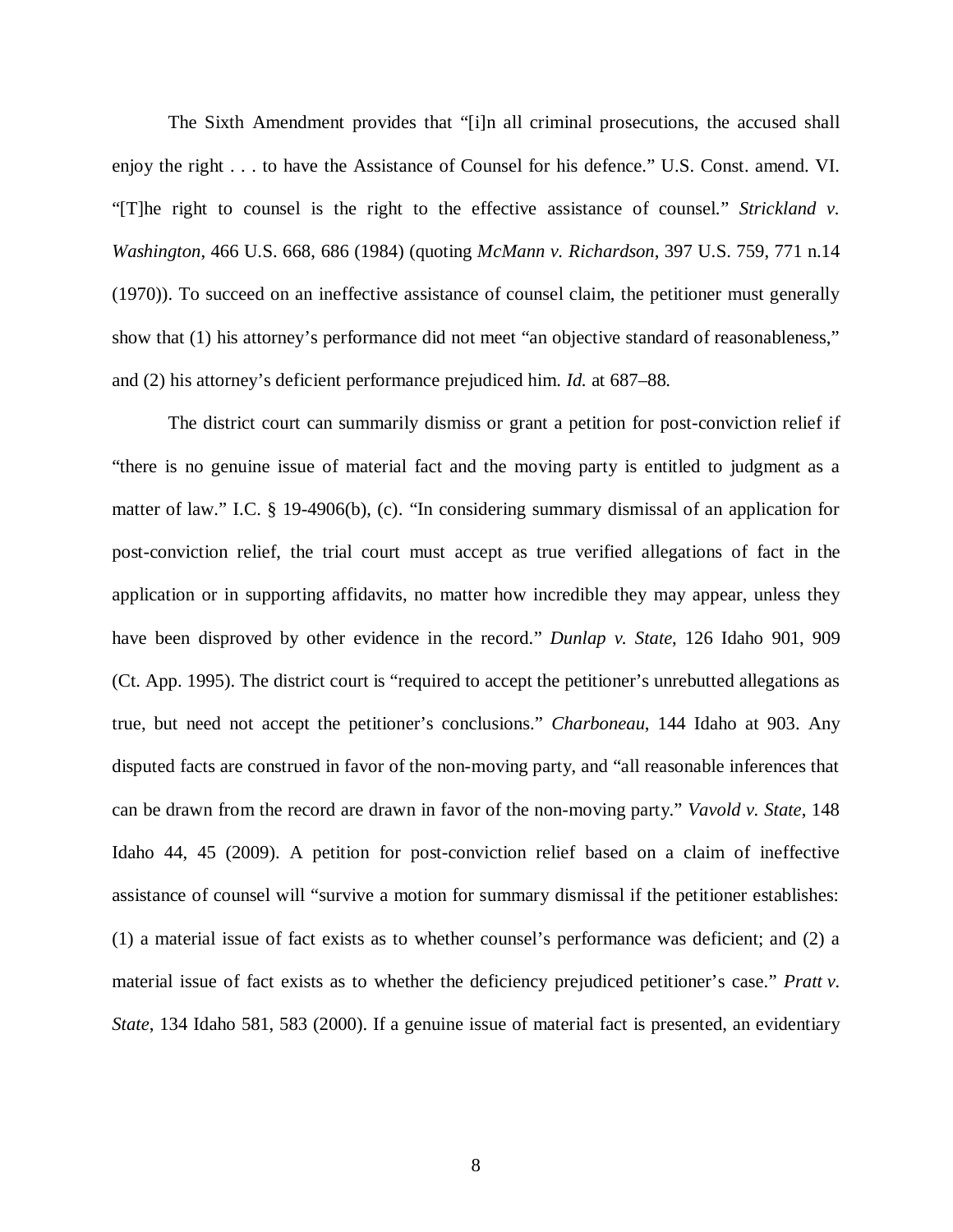hearing must be conducted to resolve the factual issues. *Goodwin v. State*, 138 Idaho 269, 272

(Ct. App. 2002).

On review of a dismissal of a post-conviction relief application without an evidentiary hearing, this Court will determine whether a genuine issue of fact exists based on the pleadings, depositions and admissions together with any affidavits on file and will liberally construe the facts and reasonable inferences in favor of the non-moving party.

*Charboneau*, 144 Idaho at 903. Because the evaluation of a motion for summary disposition does not involve the finding of contested facts by the district court, it necessarily involves only determinations of law. Accordingly, an appellate court reviews a district court's summary dismissal order de novo. *Muchow v. State*, 142 Idaho 401, 402–03 (2006).

## C. The District Court Erred In Summarily Dismissing Claims 9, 14, And 15 Because There Were Genuine Issues Of Material Fact

Construing all facts and inferences in Mr. McNeil's favor, he maintains the district court erred by dismissing three of his ineffective assistance of counsel claims. He established genuine issues of material fact as to whether counsel's performance was deficient and whether that performance prejudiced him. As such, the district court should have held an evidentiary hearing to resolve these claims. Each claim is addressed in turn below.

## 1. Mr. McNeil's Trial Counsel Was Ineffective For Failing To Investigate A Defense To The Grand Theft Charge

Mr. McNeil's ninth claim of ineffective assistance of counsel was that his trial counsel failed to investigate a defense to the charge of grand theft. Mr. McNeil submits the district court erred by dismissing this claim because there are genuine issues of material fact as to trial counsel's deficient performance and prejudice.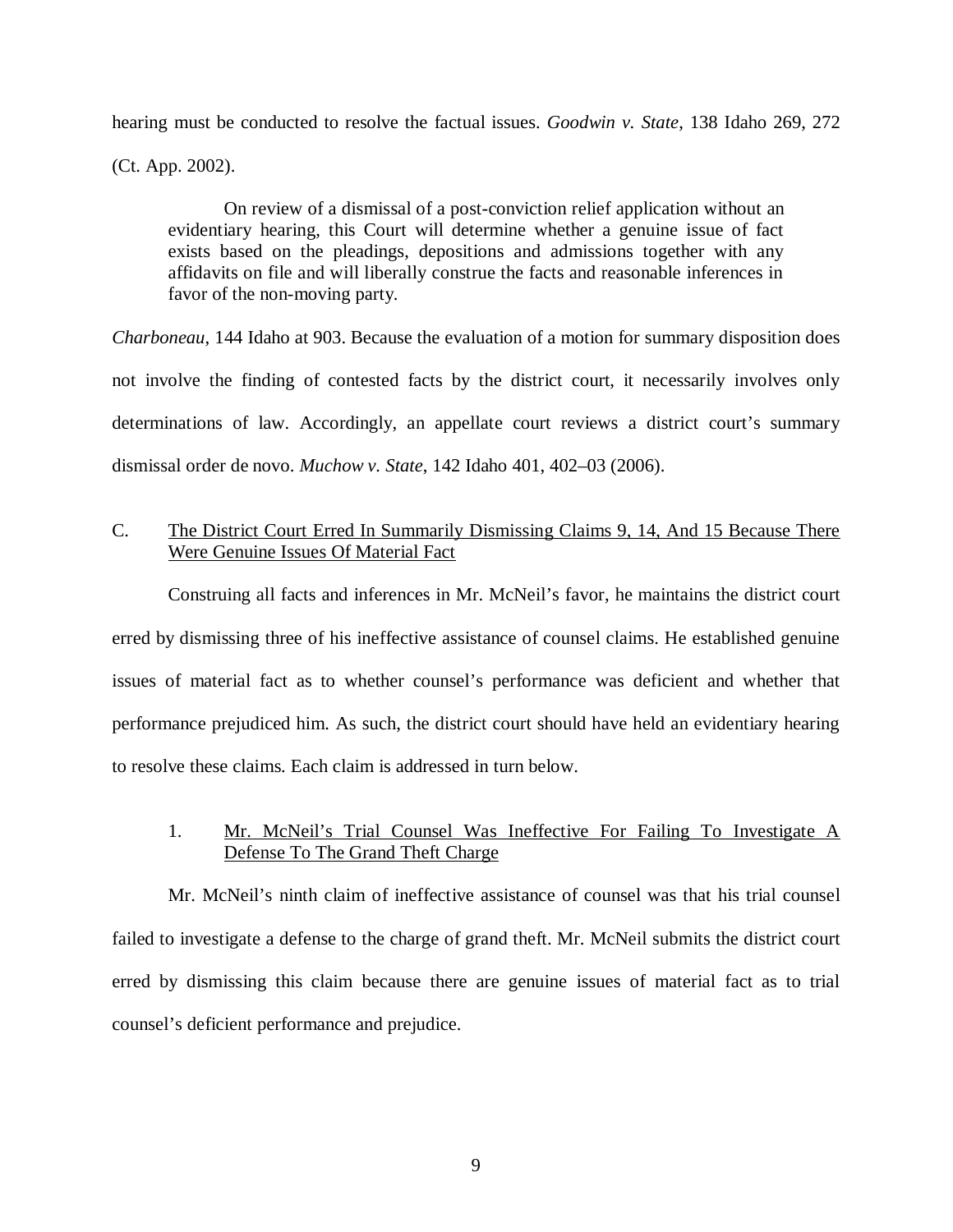In Mr. McNeil's second amended petition, he alleged his trial counsel "was ineffective for ignoring Petitioner as he tried to share information regarding the decedent's rings." (R., p.182.) He alleged the victim "had tried to pawn her personal property on an earlier occasion. This included the family heirloom rings." (R., p.182.) Mr. McNeil submitted, "A review of a pawnshop video recording may have shown the decedent attempting to pawn her ring." (R., p.182.) Mr. McNeil alleged he was prejudiced because a video of the victim trying to pawn the ring would have rebutted the inference that she "would have been reluctant to part with a family heirloom." (R., p.182.) This would "rebut[ ] the inference that Petitioner possessed the rings with the intent to steal them." (R., p.183.) In support of this claim, Mr. McNeil included an affidavit from an investigator. This affidavit stated in relevant part:

2) I was asked . . . investigate factual matters that are relevant to the Petitioner's claim for ineffective assistance of counsel.

3) One such matter was to determine if there was video surveillance at a local pawnshop.

4) The purpose of the assignment was to determine if there was video, if it was kept in the ordinary course of business and to find out how long video was kept.

5) The Petitioner was hopeful there was video. He wanted it to rebut the state's argument that he stole some highly sentimental heirloom jewelry from the decedent. The Petitioner believes video evidence of the decedent at the pawnshop could have aided his defense. If she were attempting to pawn these valuable items, then she may not be have been emotionally attached to them. Therefore, opening up an alternate explanation as to why the Petitioner possessed them.

6) The Petitioner said Trial Counsel was unwilling to pursue this assignment. He said they did not have video because they operate as a fence for stolen property.

7) I interviewed Matt Isaak of Vista Pawn.

8) He indicated to me four years ago Vista Pawn utilized video. It included the interior of their store. Furthermore, he indicated archival video was stored for forty-five days.

9) I believe video was available at the time Trial Counsel had the case.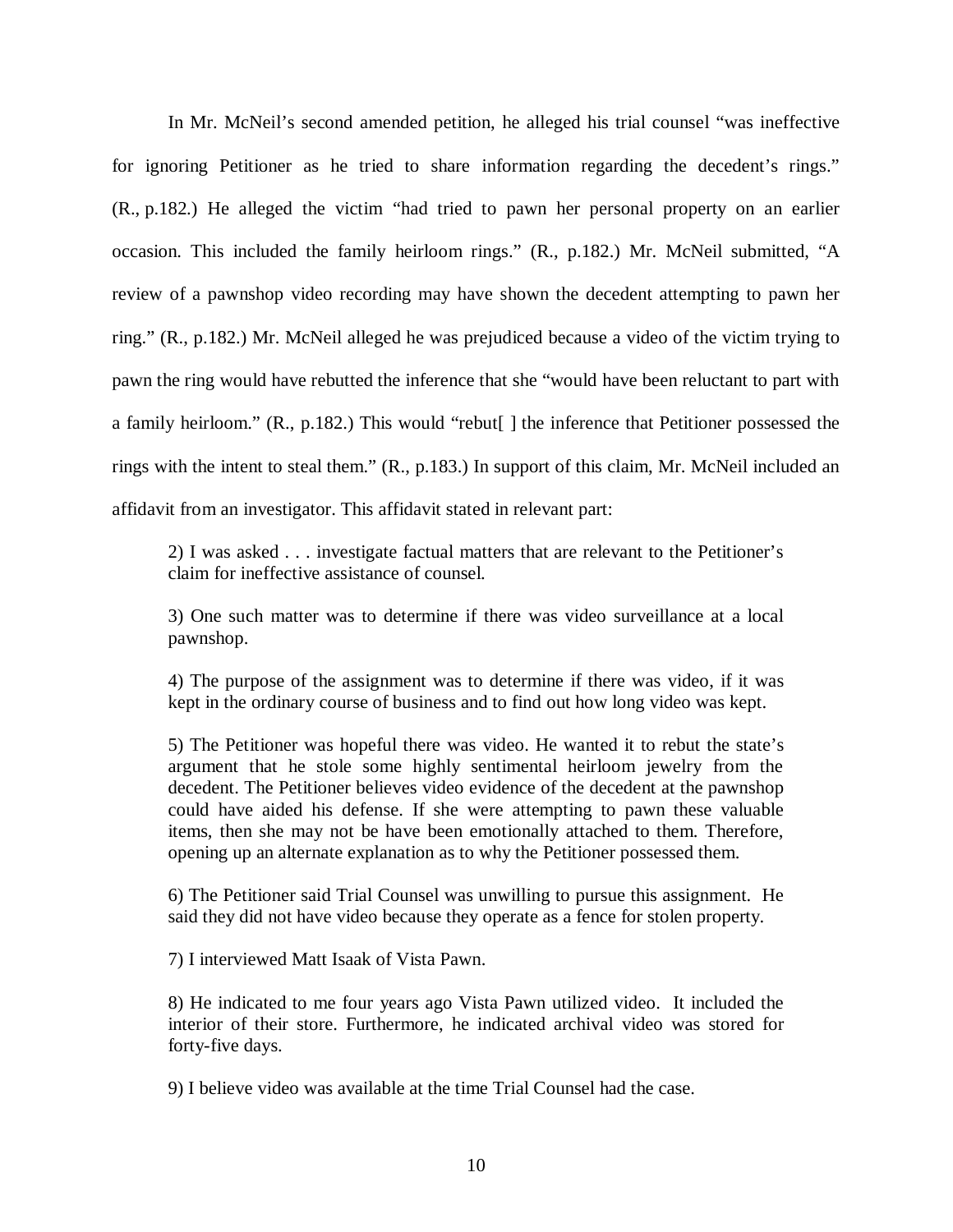10) Petitioner explained to me she tried to pawn the ring on February 18, 2011, the same day she tried to kill herself by swallowing a bottle of Tylenol.

(R., pp.229–30.)

In its notice of intent to dismiss, the district court rejected this claim for failing to present admissible evidence and failing to meet the *Strickland* standard. (R., pp.321–22.) First, the district court stated that the affidavit from the investigator was not admissible evidence because it was hearsay. (R., p.321.) Second, the district court reasoned that, even if Mr. McNeil provided admissible evidence of Vista Pawn's video surveillance, the victim's (Natalie Davis) attempt to pawn her ring on February 18, 2011, "would not have made a difference in the outcome of trial." (R., p.321.) The district court explained:

First, any video of Vista Pawn on February 18, 2011, would have been destroyed by the time McNeil was indicted on May 10, 2011, more than 45 days later. Second, such evidence would have been irrelevant and inadmissible. Perhaps it would have been if McNeil had made the argument that he obtained the ring from a pawn shop rather than prying the ring from Natalie's cold, dead finger. However, he did not. Any evidence that Natalie had attempted to pawn her ring was not relevant, thus inadmissible. To show counsel was deficient by failing to investigate, the petitioner is required to make a showing that the specific line of inquiry would have affected the outcome of the jury trial. In this case, it would not have. Therefore, McNeil cannot establish his counsel was ineffective for failing to investigate whether there was evidence to show Natalie had attempted to pawn her ring in the past.

(R., pp.321–22 (citation omitted).)

In response, Mr. McNeil argued this evidence that the victim gave him the ring and would not be reluctant to part with it would have rebutted the charge of grand theft. (R., p.335.) He explained that the victim "was not in good financial condition." (R., p.335.) He also argued the pawnshop video would have corroborated the victim's desire to pawn the ring. (R., p.335.) In addition, Mr. McNeil included an affidavit regarding his possession of the ring and his communication with trial counsel about the ring: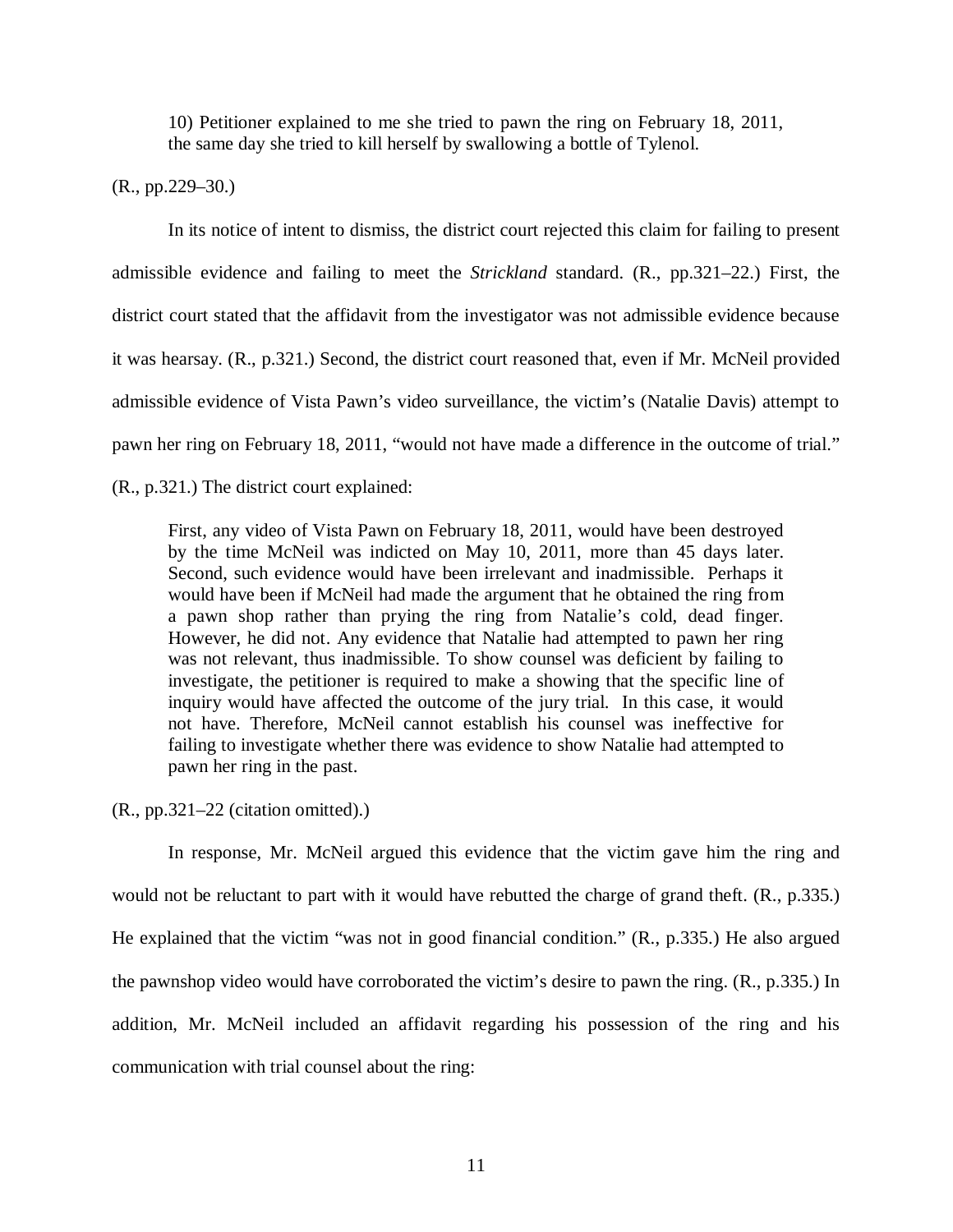17.) On March 30, 2011, I had my first meeting with Trial Counsel and a private investigator. I was informed I would be charged with murder, arson and grand theft. They told me decedent's estranged mother had made claims an heirloom diamond ring was missing. I explained to my defense team that decedent had given me that ring for a partial payment on a long-standing debt. I specified we had gone to Vista Pawn on February 18, 2011, to pawn her ring. She agreed to do this as a means of paying down a portion of her debt to me. Vista Pawn offered her three hundred dollars (\$300.00) for it. This was not a fair price. Decedent didn't have the appraisal paperwork. I told her I would reduce her debt by one thousand dollars (\$1000.00) if she gave the ring to me to sell. I took possession of her ring at the counter inside Vista Pawn.

18.) I asked Trial Counsel's private investigator to determine if video could be obtained from Vista Pawn. His response was "That place (Vista Pawn) is a fence." "They don't have cameras, because they don't want any record of what goes on in there." He left me with the impression he was unwilling to bother investigating the existence of video.

(R., p.343.) Another affidavit from a friend of Mr. McNeil's stated that, in the summer or fall of

2010, when Mr. McNeil and the victim lived with him, he witnessed an argument where the

victim threw the ring at Mr. McNeil to pay her debts to him. (R., pp.352–53.) More importantly,

Mr. McNeil included an affidavit from a Vista Pawn employee. This affidavit stated:

1) My name if [sic] Randy Evans and I have been employed at Vista Pawn since before February of 2011.

2) I am familiar with our video surveillance video system as it was back in 2011.

3) Private Investigator Peter M. Smith called me and asked me the following question: On March 30.2011 if I had come to you in search of surveillance video from February 18.2011 would you have been able to supply me with such video?

4) I am aware that the video from February 18.2011 still would have been available as of March 30.2011.

5) Had Mr. Smith showed up looking for the video we would have held the video from February 18 and supplied him with it under subpoena.

(R., p.355.) Based on this evidence, Mr. McNeil asked the district court not to dismiss this claim.

(R., p.335.)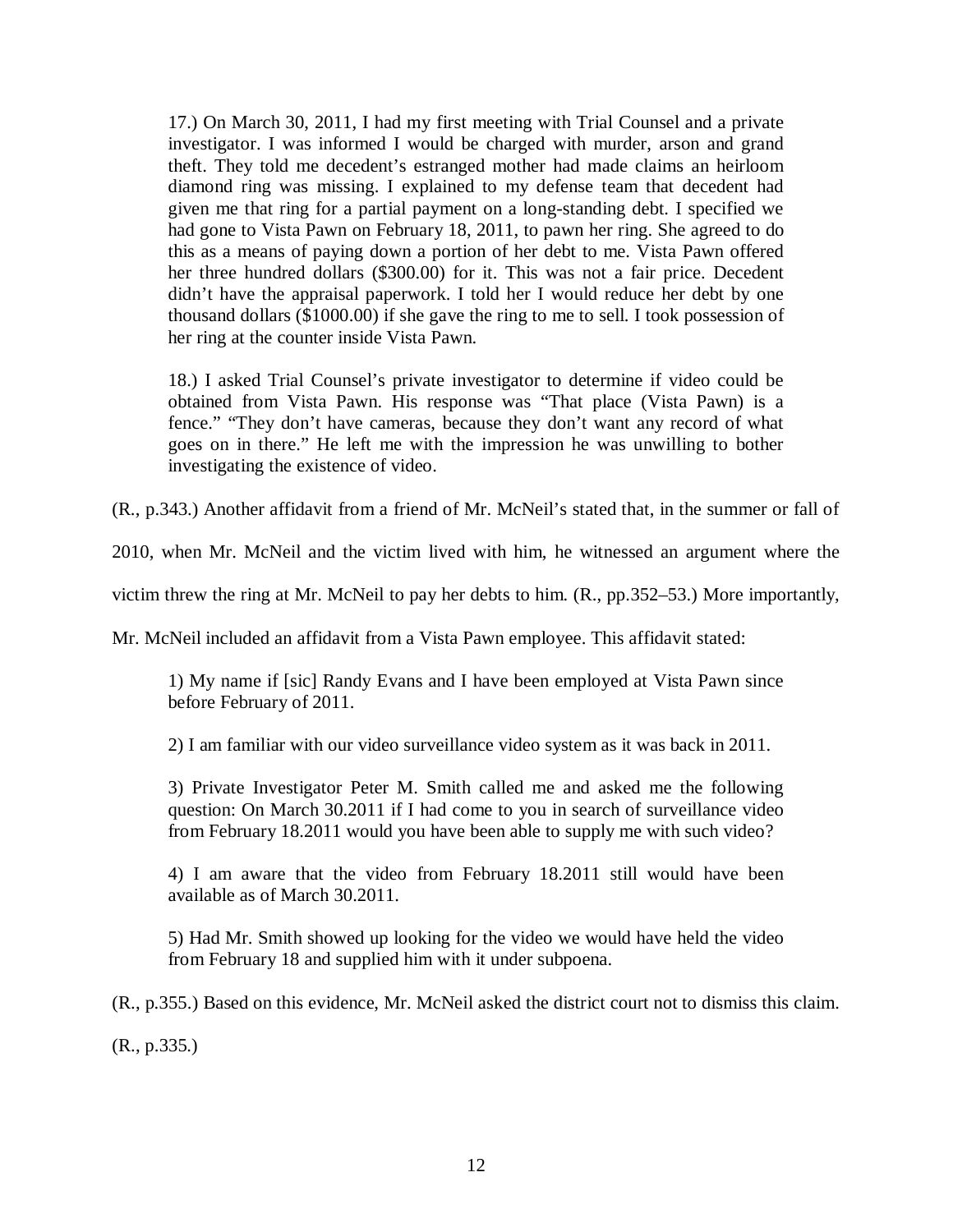The district court rejected Mr. McNeil's failure to investigate claim. (R., pp.380, 383.) However, in the district court's order dismissing the petition, the district court did not provide any specific reason for dismissing this claim. (*See* R., pp.379–83.) Considering Mr. McNeil provided admissible evidence to address the shortcomings identified by the district court, the district court presumably dismissed the claim for the other reason identified in its notice to dismiss: the failure to make a prima facie showing of deficient performance and prejudice. (R., pp.321–22.) Mr. McNeil submits the district court's dismissal was in error.

Effective assistance of counsel includes the duty of trial counsel "to make reasonable investigations or to make a reasonable decision that makes particular investigations unnecessary." *Strickland*, 466 U.S. at 691.

The American Bar Association (ABA) standards reflect prevailing norms of practice and are guides in determining the nature and extent of the duty to investigate:

Defense counsel should conduct a prompt investigation of the circumstances of the case and *explore all avenues leading to facts relevant to the merits of the case* and the penalty in the event of conviction. The investigation should include efforts to secure information in the possession of the prosecution and law enforcement authorities. The duty to investigate exists regardless of the accused's admissions or statements to defense counsel of facts constituting guilt or the accused's stated desire to plead guilty.

ABA Standards for Criminal Justice, The Defense Function, § 4–4.1 (3d ed. 1993) (emphasis added); *Mitchell v. State*, 132 Idaho 274, 279–80 (1998)

*Murphy v. State*, 143 Idaho 139, 146 (Ct. App. 2006).

In assessing the reasonableness of counsel's investigation, [this Court] consider[s] not only the quantum of evidence known to counsel, but also whether the known evidence would lead a reasonable attorney to investigate further. Strategic choices made after thorough investigation of law and facts relevant to plausible options are virtually unchallengeable; and strategic choices made after less than complete investigation are reasonable precisely to the extent that reasonable professional judgments support the limitations on investigation.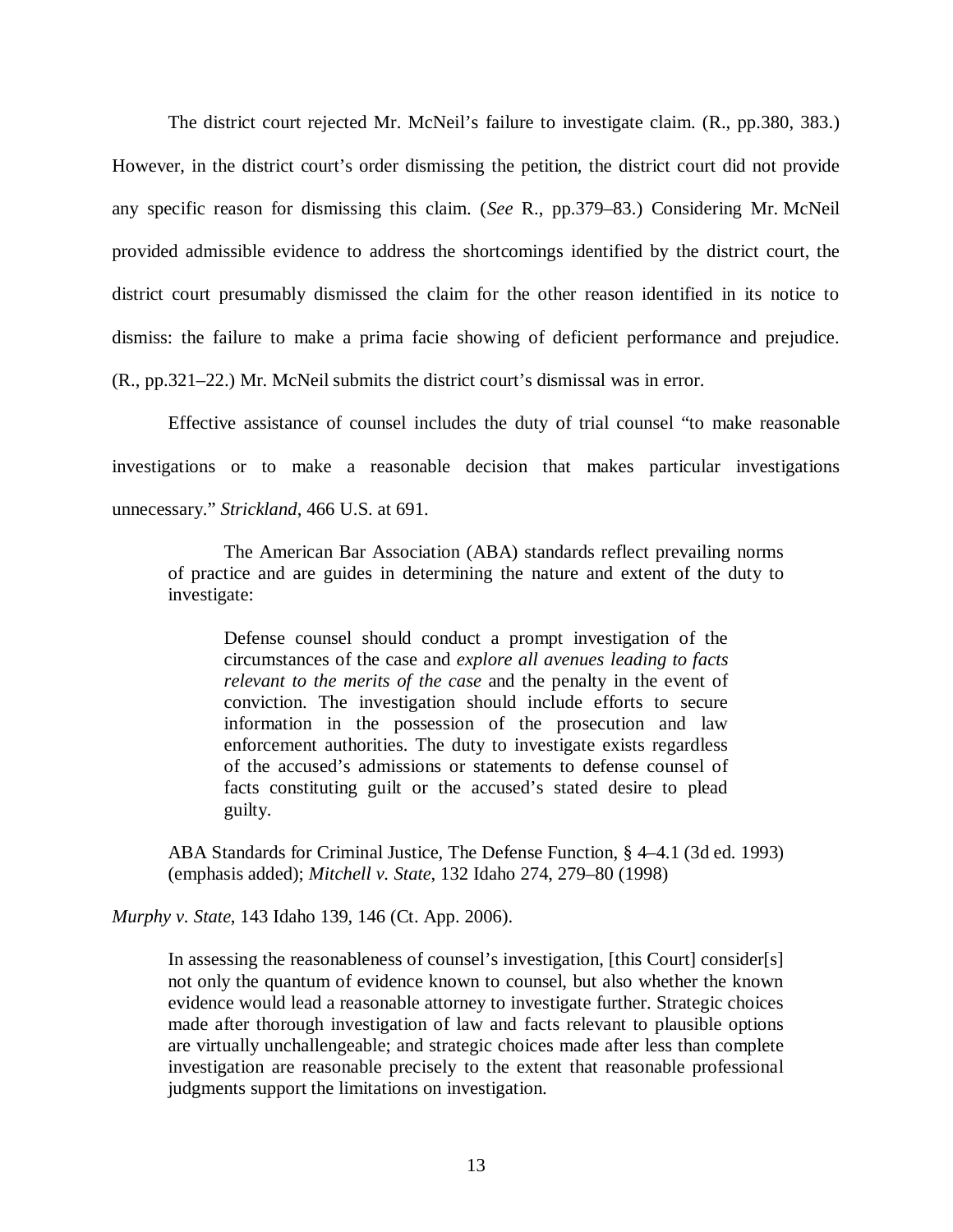*Stevens v. State*, 156 Idaho 396, 412–13 (Ct. App. 2013) (citations omitted). "The failure of an attorney to properly investigate a case may constitute a deficiency in representation." *Plant v. State*, 143 Idaho 758, 762 (Ct. App. 2006). "If a defendant succeeds in establishing that counsel's performance was deficient, [he] must also prove the prejudice element by showing that 'there is a reasonable probability that, but for counsel's unprofessional errors, the result of the proceeding would have been different.'" *Murphy*, 143 Idaho at 145 (quoting *Strickland*, 466 U.S. at 694).

Here, Mr. McNeil has made a prima facie showing of deficient performance. Mr. McNeil provided admissible evidence that, on March 30, 2011, he informed trial counsel that the victim had given him the ring before her death. (R., p.343.) Mr. McNeil also told trial counsel that his possession of the right occurred inside Vista Pawn on February 18, 2011. (R., p.343.) In addition, Mr. McNeil provided admissible evidence that he asked trial counsel on March 30, 2011, to determine if Vista Pawn had video surveillance from February 18, and trial counsel refused. (R., p.343.) The video would have corroborated Mr. McNeil's explanation that he and the victim went to Vista Pawn to pawn the ring and she gave it to him at the store. Moreover, Mr. McNeil provided admissible evidence from a Vista Pawn employee, which confirmed trial counsel could have obtained the February 18 video surveillance on March 30. (R., p.355.) In light of this evidence, it was objectively unreasonable for Mr. McNeil's trial counsel to fail to contact Vista Pawn for its February 18 video surveillance. Trial counsel had an obligation to explore all avenues relevant to the merits of the grand theft charge. *Murphy*, 143 Idaho at 146. The fact that the victim had recently tried to pawn the ring and then given it to Mr. McNeil (as opposed to Mr. McNeil stealing the ring) would be extremely relevant to disprove the charge of grand theft. And, a surveillance video showing Mr. McNeil at Vista Pawn with the victim—and possibly her giving the ring to him—would lend significant credibility to this defense at trial. Reasonable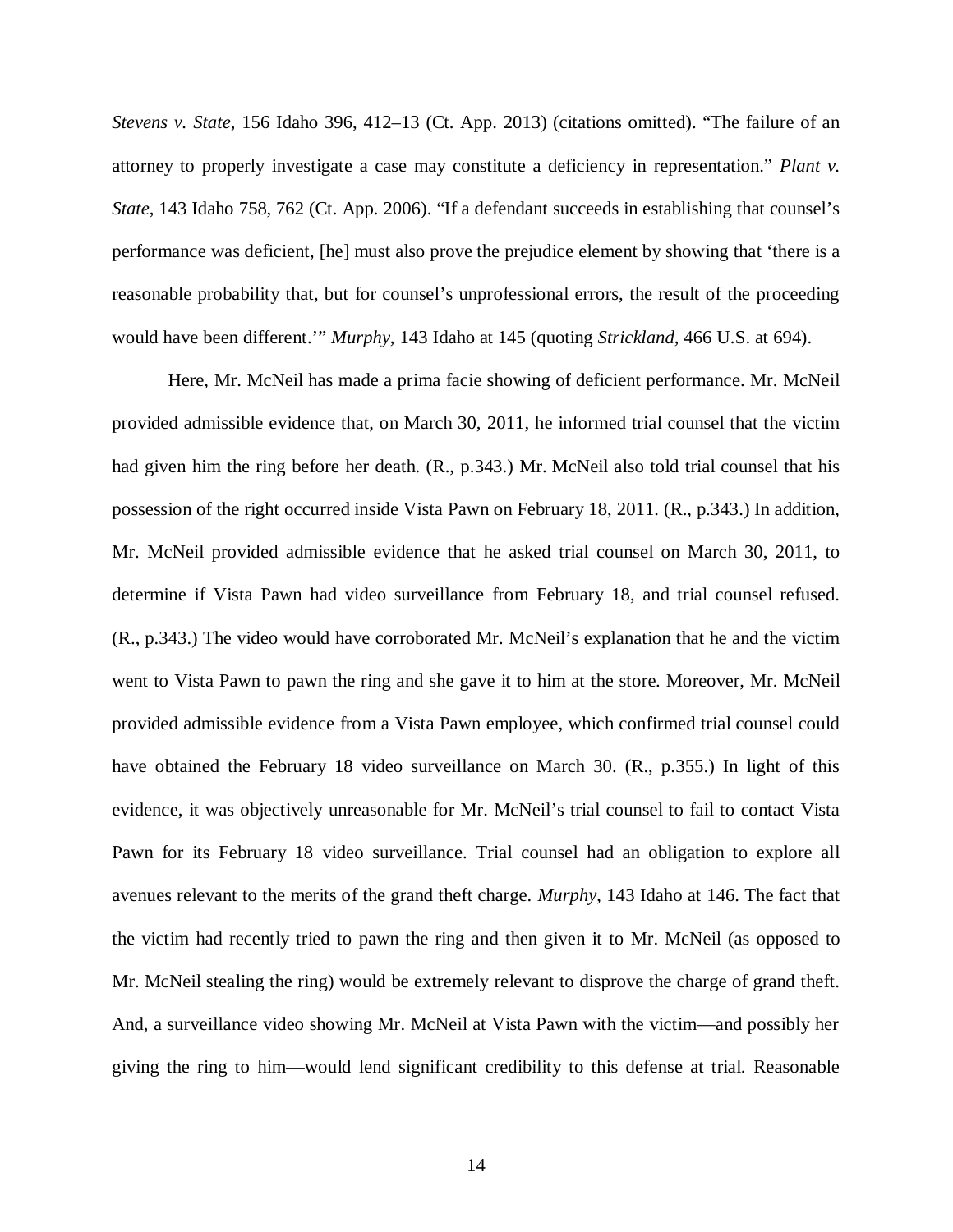professional judgment would include requesting the video from Vista Pawn to investigate this potential defense. Trial counsel's failure to properly investigate a viable defense to grand theft is deficient performance. Mr. McNeil has therefore established a genuine issue of material fact on deficiency.

Second, Mr. McNeil has made a prima facie showing of prejudice. There is a reasonable probability that, but for trial counsel's failure to investigate, the result of the trial would have been different. If trial counsel had investigated and obtained a video showing Mr. McNeil and the victim at Vista Pawn, this evidence would have provided a defense to the charge of grand theft. "A reasonable probability is a probability sufficient to undermine confidence in the outcome." *Strickland*, 466 U.S. at 694. Mr. McNeil "need not show that counsel's deficient conduct more likely than not altered the outcome in the case." *Id.* at 693. Accordingly, Mr. McNeil does not need to show with a certainty that this failure to investigate altered the outcome for grand theft. He need only show it is reasonably probable. Mr. McNeil has met that standard based on the investigation that trial could should have conducted and the evidence that could have been obtained from Vista Pawn. Accordingly, Mr. McNeil has established a genuine issue of material fact on prejudice.

In summary, Mr. McNeil submits the district court erred by summarily dismissing this claim. First, Mr. McNeil provided admissible evidence to support it. (*See* R., pp.343, 355.) Second, Mr. McNeil has made a prima facie showing of ineffective assistance of counsel. Contrary to the district court's reasoning, the fact that the victim recently attempted to pawn her ring to pay Mr. McNeil and then gave the ring to Mr. McNeil is highly relevant to the charge of grand theft. (R., p.322.) Testimony from Mr. McNeil and the Vista Pawn video would have been admissible evidence at trial. (R., p.322.) Further, the district court required Mr. McNeil "to make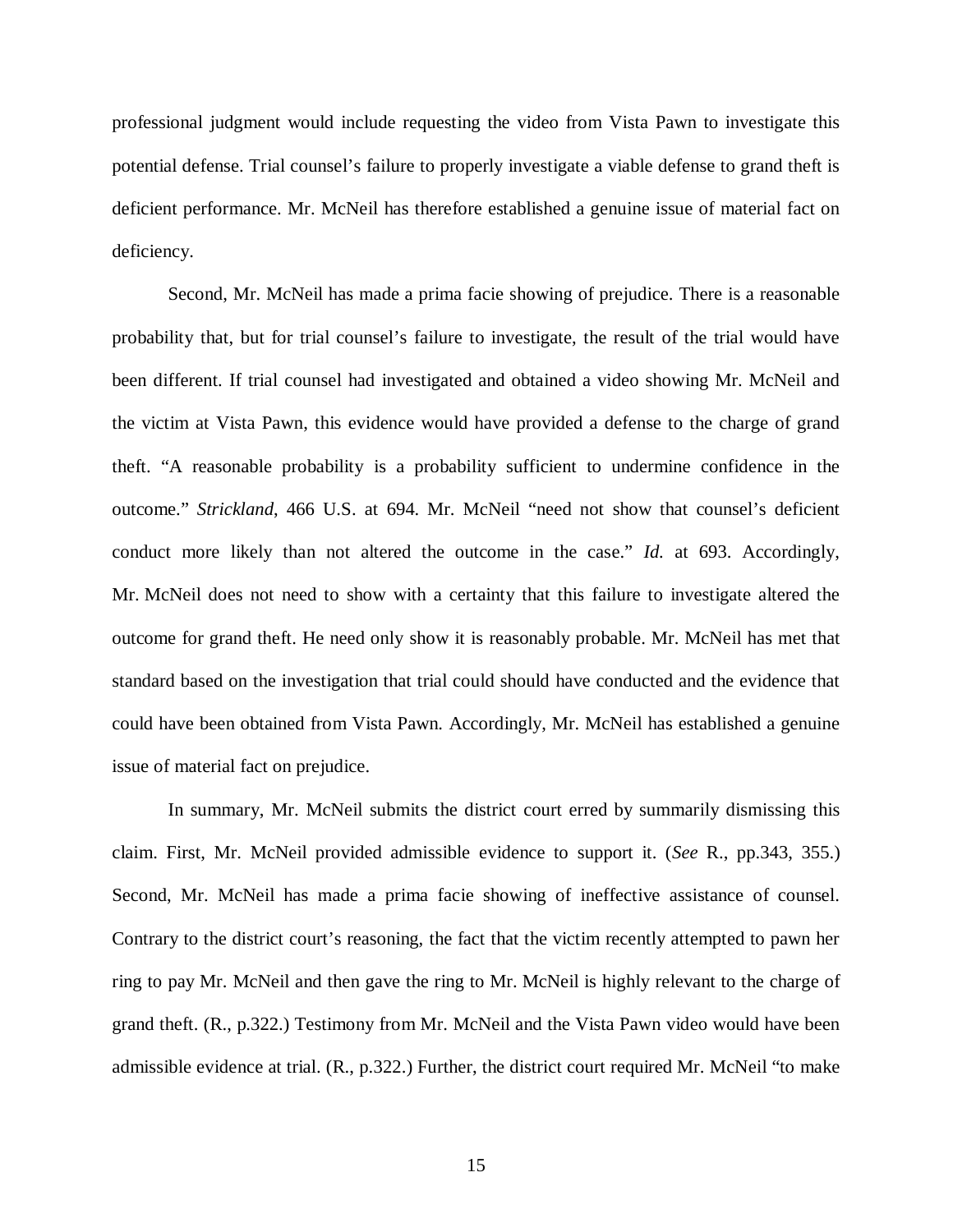a showing that the specific line of inquiry would have affected the outcome of the jury trial." (R., p.322.) This is a higher burden than required by *Strickland*. Applying the proper legal standard, and construing all facts and inferences in Mr. McNeil's favor, this claim of ineffective assistance of counsel requires an evidentiary hearing to resolve the genuine issues of material fact on deficient performance and prejudice.

### 2. Mr. McNeil's Trial Counsel Was Ineffective For Failing To Inquire With A Juror Who Observed Mr. McNeil In Police Custody During Trial

Mr. McNeil's fourteenth claim of ineffective assistance of counsel was that his trial attorney failed to inform the district court and conduct an inquiry with a juror upon that juror seeing Mr. McNeil in the back of a police car during trial. Mr. McNeil submits the district court erred by dismissing this claim because there are genuine issues of material fact as to his trial counsel's deficient performance and prejudice.

In his second amended petition, Mr. McNeil alleged his trial counsel was ineffective for failing to engage in any action upon learning one of the jurors had seen Mr. McNeil in the back of a police car. (R., p.186.) He alleged, "Trial Counsel was ineffective for failing to alert the judge, make a proper record, and ask the court to conduct an inquiry after Petitioner learned and reported to his attorney that a juror had seen Petitioner in the back seat of a County Sheriff's vehicle." (R., p.186.) He alleged he was prejudiced because his "right to a fair trial was compromised" and "the jury/juror could assume he was guilty because he was in custody and support a conviction." (R., p.186.)

In its notice of intent to dismiss, the district court first identified Mr. McNeil "failed to describe how he 'learned' a juror observed him in the back of the patrol vehicle." (R., p.325.) The district stated, "McNeil does not claim that while in the vehicle, he saw a juror in his case.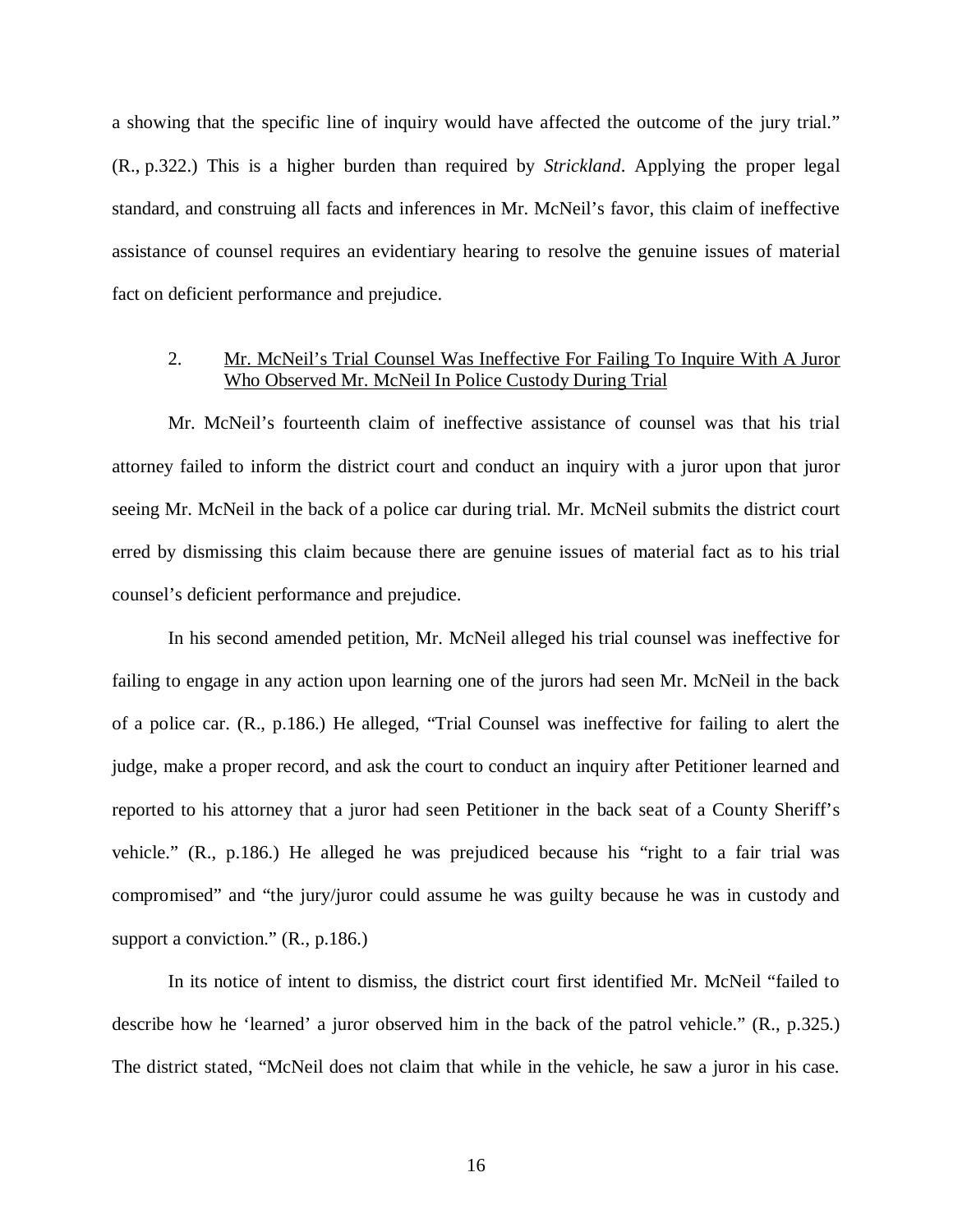McNeil does not include an affidavit from whoever purports to [have] personal knowledge the juror observed him in the back of the patrol vehicle." (R., p.325.) The district court concluded Mr. McNeil "failed to support his claim with admissible evidence." (R., p.325.) The district court then reasoned:

Even if McNeil had offered admissible evidence that a juror had seen him in a police vehicle, he would have still had to offer evidence that incident actually prejudiced his case. In order to show that a mistrial should have been granted, McNeil must show that the juror saw him in his prison garb and that sighting actually prejudiced his case. "A juror's inadvertent sighting of a defendant in jail attire or restraints outside of the courtroom is not so inherently prejudicial that it negates a petitioner's obligation to make a prima facie showing of actual prejudice." *Bias v. State*, 159 Idaho 696, 705 (Ct. App. 2015), *review denied* (Mar. 3, 2016) (citing *State v. Hyde*, 127 Idaho 140, 148 (Ct. App. 1995) (holding that defendant was not prejudiced when jurors witnessed him in full restraints in hallway); *see also State v. Hardy*, 283 P.3d 12, 23 (Ariz. 2012) (holding that because a juror's inadvertent exposure to the defendant in restraints or jail garb outside the courtroom is not inherently prejudicial, the defendant must show actual prejudice)). McNeil has failed to allege facts to show he was actually prejudiced by the juror seeing him in the police vehicle or any facts to support a presumption of prejudice. Without that evidence there is no basis for a conclusion that his attorney was deficient for not making a record of the matter and moving the Court for a mistrial. McNeil's claim failed to make a prima facie showing under *Strickland*.

(R., pp.325–26.) In short, the district court held Mr. McNeil did not support his claim with

admissible evidence and, even if he did, he failed to show deficient performance or prejudice.

In Mr. McNeil's response to the district court's notice, he provided an affidavit on the

juror's observation of him and his communication with trial counsel. He averred that he saw

jurors on "two different occasions" while being transported.<sup>[5](#page-22-0)</sup> (R., p.347.) He explained:

The first time I was in the presence of a female juror on the sidewalk. She was three feet from me. I was in the back of a police vehicle. We made eye contact, and she turned to the woman (non-juror) that was walking with her and mouthed, "That's him". I brought this to the attention of Trial Counsel. They said they addressed it with the Judge. The court's response was, "This seems like a

<span id="page-22-0"></span><sup>5</sup> The second occasion is addressed below in Part 3.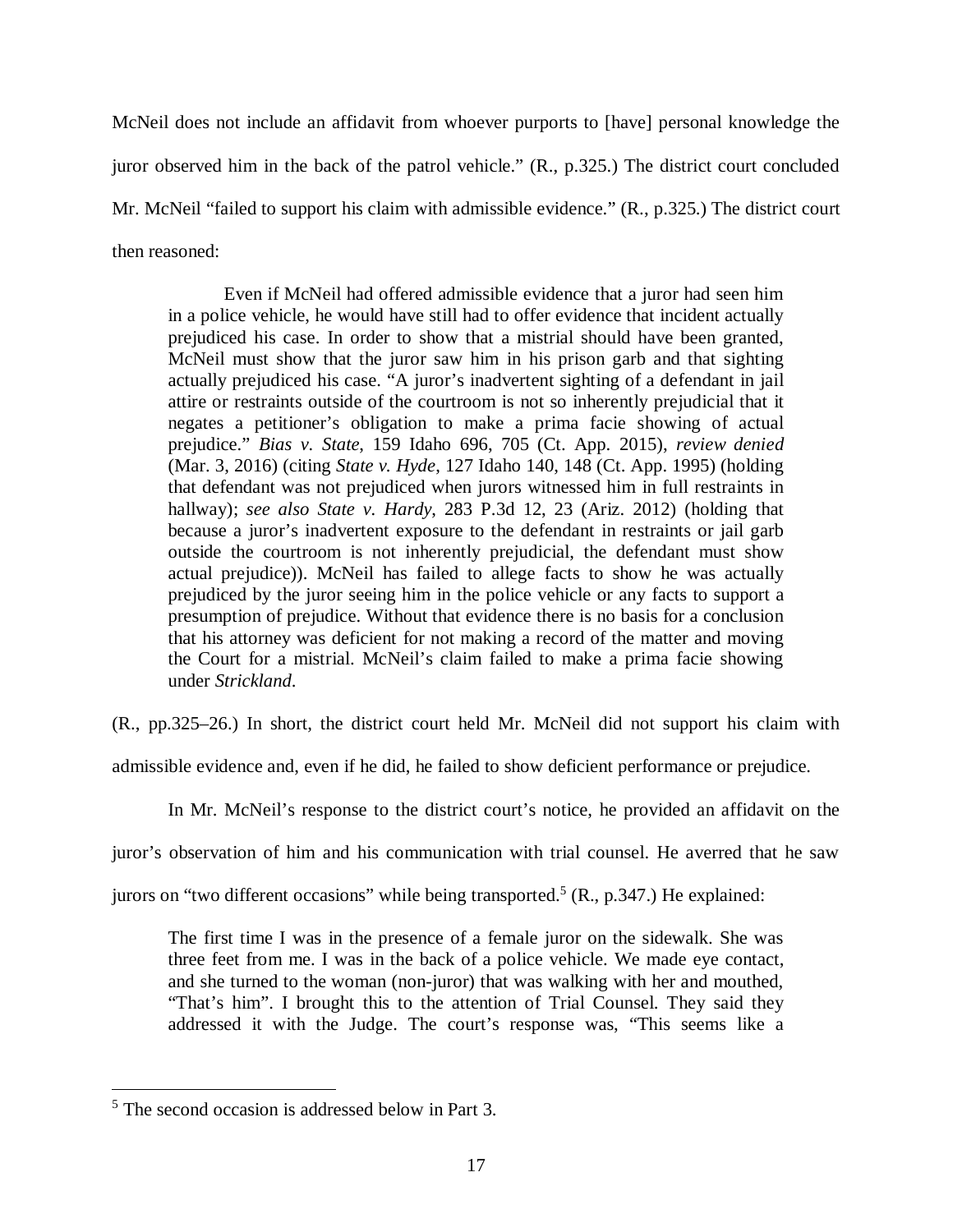vigilante group, I think they would've brought something like that to me." No record was made.

(R., p.347.)

After receiving this evidence, the district court again rejected this ineffective assistance of counsel claim. The district court determined Mr. McNeil failed to make any allegation of prejudice:

A juror's inadvertent sighting of a defendant in jail attire or restraints outside of the courtroom is not so inherently prejudicial that it negates the obligation to make a prima facie showing of actual prejudice, so as to warrant hearing on a petition for post-conviction relief premised on ineffective assistance of counsel for failure to move for mistrial. [*Bias*, 159 Idaho 696].

(R., p.381.) As such, the district court summarily dismissed this claim. (R., p.383.)

Now on appeal, Mr. McNeil argues the district court erred by dismissing this claim and should have held an evidentiary hearing to resolve the genuine issues of material fact. Mr. McNeil argues his attorney's failure to conduct an inquiry with this juror was deficient performance and that deficient performance prejudiced him.

First, Mr. McNeil provided admissible evidence that a juror saw him in the back of a police car. Mr. McNeil's allegation that a juror saw him "is a fact within his personal knowledge, to which he attested through sworn documents, and thus constitutes admissible evidence." *Bias*, 159 Idaho at 705 (citing *Baldwin v. State*, 145 Idaho 148, 155 (2008)). "This fact, if true, constitutes a prima facie showing sufficient to justify an evidentiary hearing" to determine whether the juror who saw him was prejudiced by her observation. *Id.*

Second, Mr. McNeil argues a juror's viewing of a defendant in the back of a police car during trial violates his due process right to a fair trial. "The right to a fair trial is a fundamental liberty secured by the Fourteenth Amendment. The presumption of innocence, although not articulated in the Constitution, is a basic component of a fair trial under our system of criminal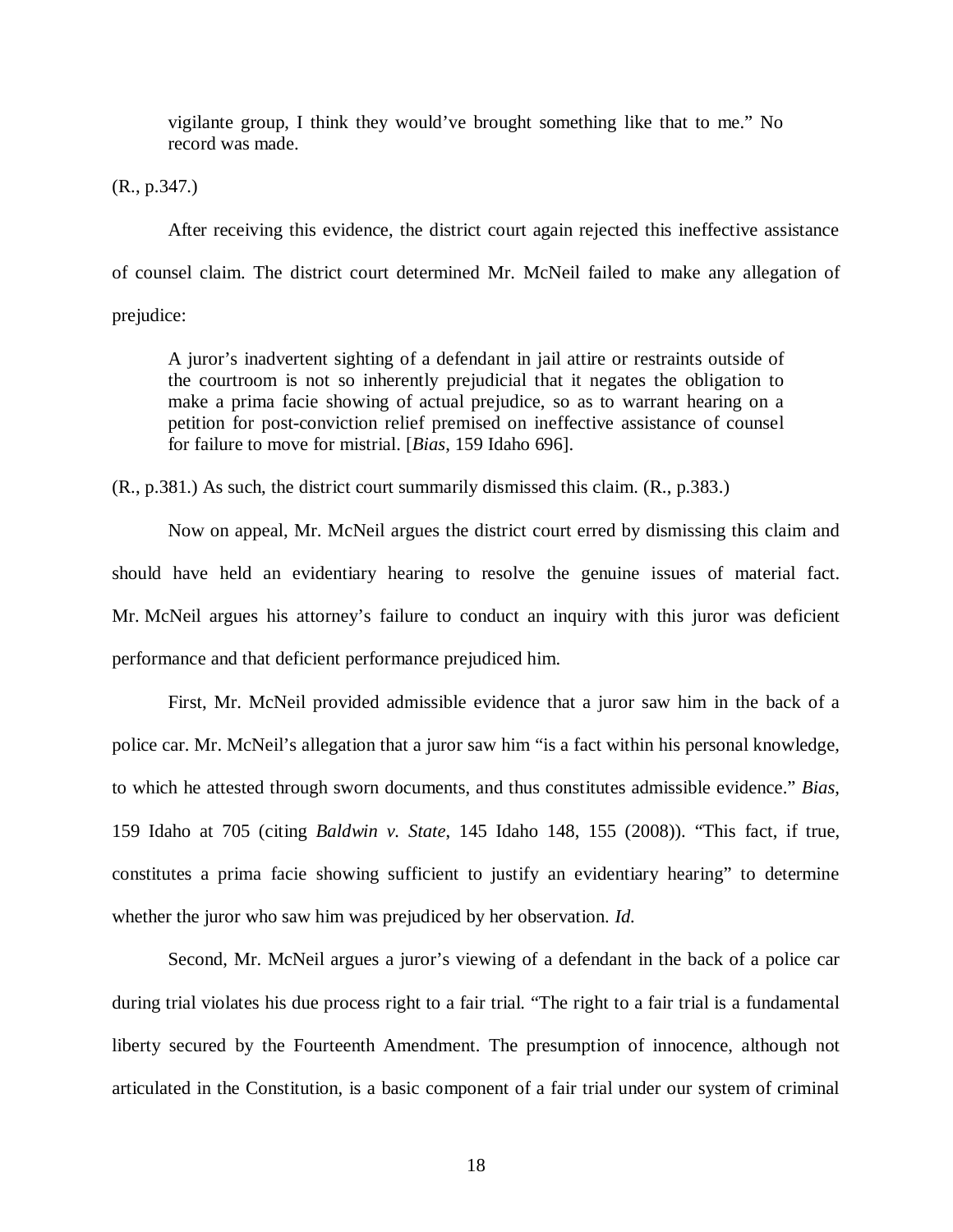justice." *Estelle v. Williams*, 425 U.S. 501, 503 (1976) (citing *Drope v. Missouri*, 420 U.S. 162, 172 (1975)). To protect the presumption of innocence, a defendant cannot be compelled to attend trial in prison or jail clothing, including visible handcuffs or shackles. *State v. Slater*, 136 Idaho 293, 301 (Ct. App. 2001). "Many jurisdictions have likewise held or implied that informing the jury that a defendant is in jail is improper because it may raise an inference of guilt." *State v. Harrison*, 136 Idaho 504, 506 (Ct. App. 2001) (citing cases). Mr. McNeil submits a juror's view of the defendant in the back of a police car is akin to viewing the defendant in jail attire, observing handcuffs, or learning the defendant was in jail. The defendant's presence in the back of a police car similarly informs the jury the defendant is in custody. It is a "reminder of the accused's condition" and creates an "unacceptable risk" of "impermissible factors coming into play" in the jury's decision. *Williams*, 425 U.S. at 504–05. Based on this case law, Mr. McNeil argues a juror's observation of a defendant in the back of a police car is subject to the same legal standards as an observation of jail attire and restraints or other knowledge of custody.

Because Mr. McNeil provided sufficient evidence of the juror's observation, and this observation can violate a defendant's right to a fair trial, the next question is whether Mr. McNeil established genuine issues of material fact on whether his trial counsel was deficient upon learning of the juror's observation and whether the deficient performance prejudiced him. Mr. McNeil has satisfied both prongs of the *Strickland* standard.

To show deficient performance, a petitioner must show his attorney's representation fell below an objective standard of reasonableness. *Strickland*, 466 U.S. at 687. The Sixth Amendment right to effective counsel is dependent on "the legal profession's maintenance of standards sufficient to justify the law's presumption that counsel will fulfill the role in the adversary process that the Amendment envisions." *Id.* at 688 (citations omitted). The "proper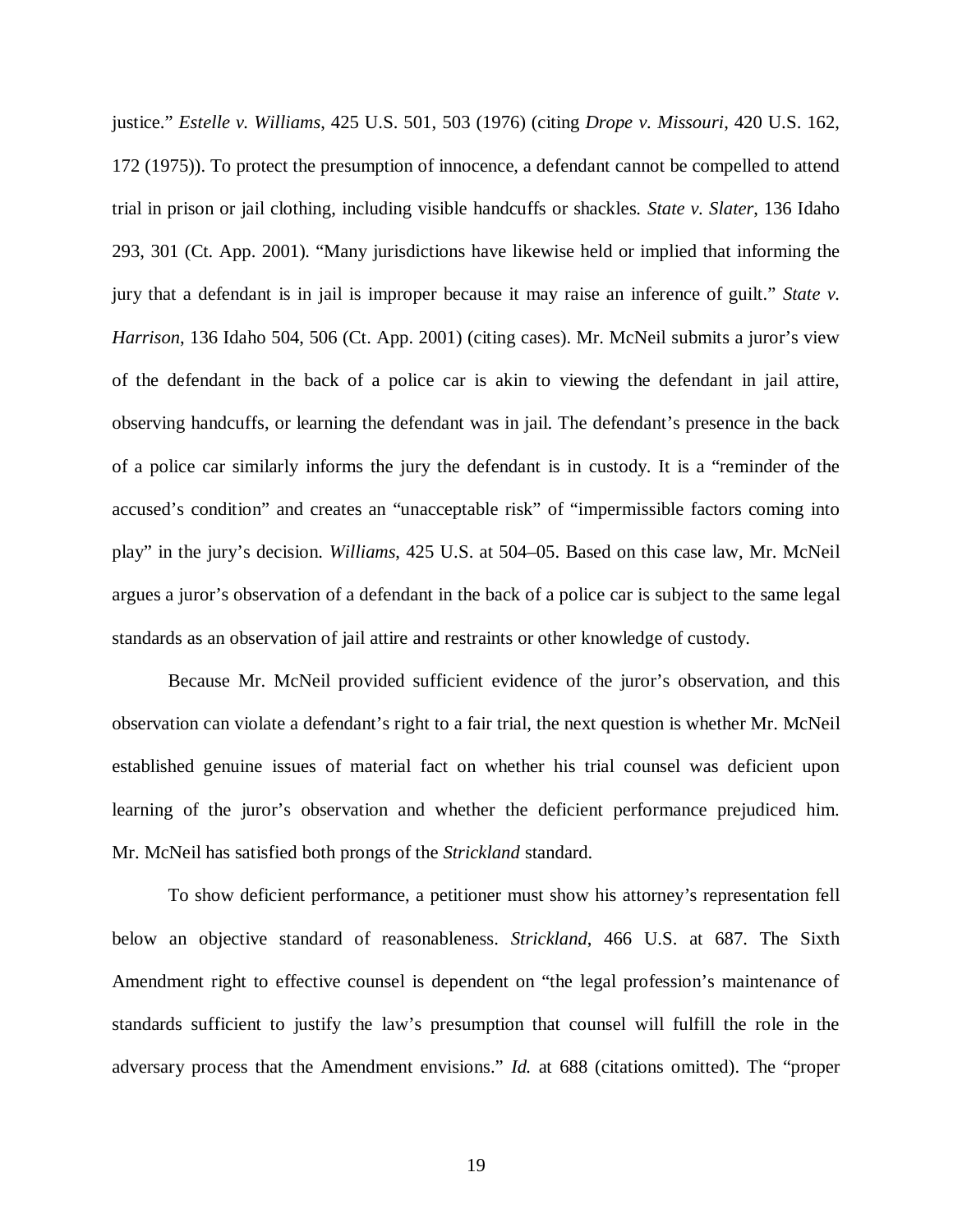measure of attorney performance remains simply reasonableness under prevailing professional norms" including, but not limited to, American Bar Association standards. *Id.* at 688–89. A criminal defendant has a right to an impartial jury. *See Ross v. Oklahoma*, 487 U.S. 81, 85–86 (1988). A defendant may move for a mistrial at any time during the trial "when there occurs during the trial, either inside or outside the courtroom, an error or legal defect in the proceedings, or conduct that is prejudicial to the defendant and deprives the defendant of a fair trial." Idaho Criminal Rule 29.1(a). Here, in light of the evidence presented by Mr. McNeil, he has made a prima facie showing of deficient performance. Mr. McNeil informed his trial counsel of a potentially biased juror, and his trial counsel failed to engage in the proper action, such as requesting the district court voir dire the juror and moving for a mistrial, if necessary. Trial counsel's notification of the district court, apparently in chambers, without requesting any inquiry with that juror was objectively unreasonable. (*See* R., p.347 ("Trial Counsel . . . said they addressed it with the Judge. The court's response was, 'This seems like a vigilante group, I think they would've brought something like that to me.' No record was made.").) By failing to inquire upon this juror's bias, and move for a mistrial if necessary, Mr. McNeil has made a prima facie showing trial counsel engaged in deficient performance.

Finally, Mr. McNeil must show prejudice. "The defendant must show that there is a reasonable probability that, but for counsel's unprofessional errors, the result of the proceeding would have been different." *Strickland*, 466 U.S. at 694. "A reasonable probability is a probability sufficient to undermine confidence in the outcome." *Id.* However, a "defendant need not show that counsel's deficient conduct more likely than not altered the outcome in the case." *Id.* at 693. The "reasonable probability" standard is a less than a preponderance of the evidence:

An ineffective assistance claim asserts the absence of one of the crucial assurances that the result of the proceeding is reliable, so finality concerns are

20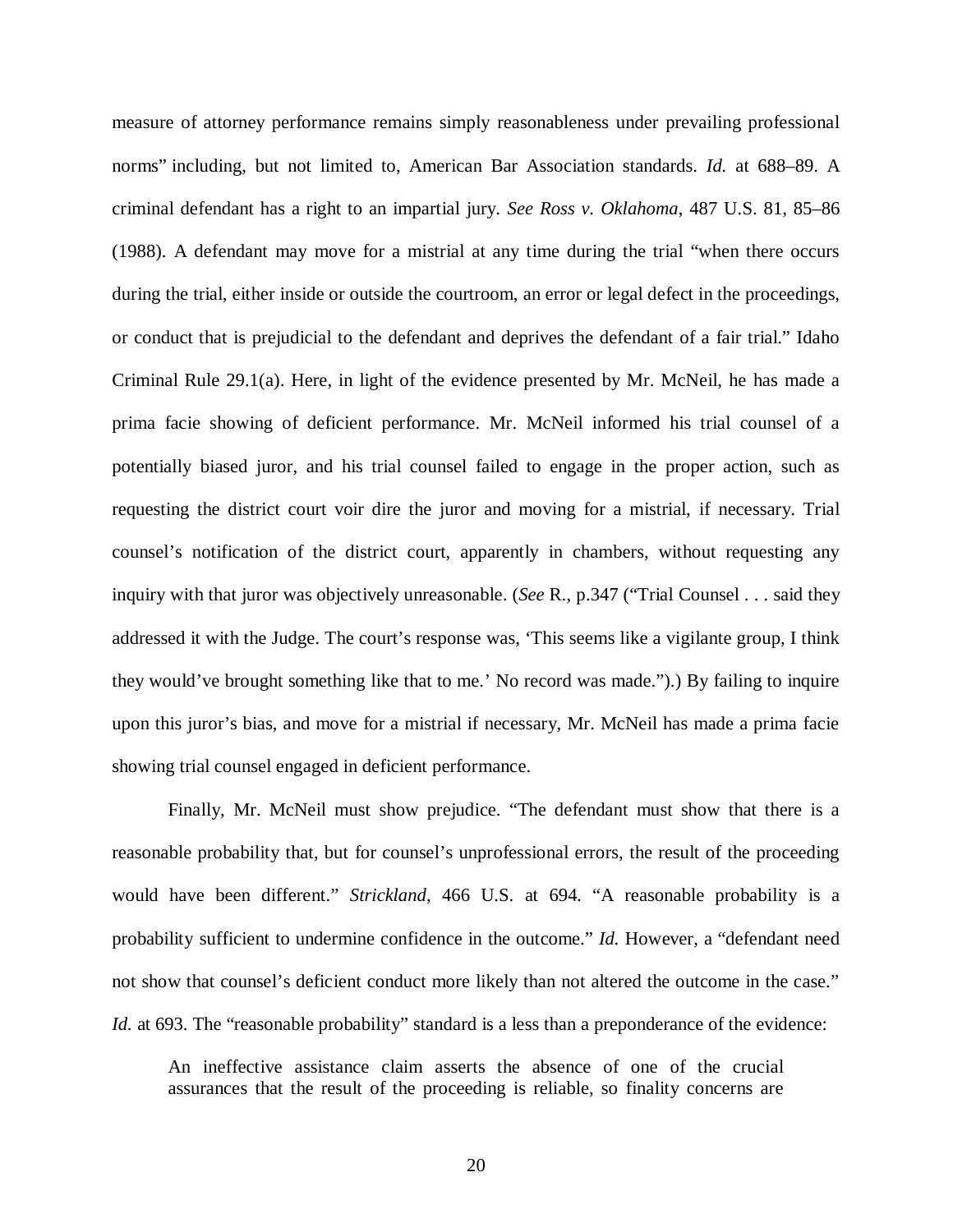somewhat weaker and the appropriate standard of prejudice should be somewhat lower. The result of a proceeding can be rendered unreliable, and hence the proceeding itself unfair, even if the errors of counsel cannot be shown by a preponderance of the evidence to have determined the outcome.

*Id.* at 694. Mr. McNeil has made this showing. There is a reasonable probability, but for trial counsel's deficient performance in failing to inquire with a potentially biased juror, that the result of the trial would have been different. As explored above, a defendant has a right to a fair trial, and the juror's observation of Mr. McNeil in the back of a police car creates a risk of a verdict based on bias and prejudice. Therefore, Mr. McNeil has shown a genuine issue of material fact as to prejudice from his trial counsel's deficient performance.

In examining prejudice, Mr. McNeil submits the district court erred by requiring him to prove actual prejudice to a degree higher than a "reasonable probability." The district court referenced *Bias*, and stated Mr. McNeil failed to show prejudice because he did not show the juror was actually prejudiced against him. (R., p.381.) In *Bias*, the petitioner claimed his trial counsel was ineffective for failing to move for a mistrial after prospective jurors saw him being led into the courthouse in jail attire. 159 Idaho at 704–05. The Court of Appeals stated, "To prevail on a motion for a mistrial, Bias would have had to show that the jurors that allegedly saw him were empaneled on his jury and that he was actually prejudiced as a result." *Id.* at 705 (citing *State v. Slater*, 136 Idaho 293, 301–02 (Ct. App. 2001)). The Court of Appeals held Bias did not meet this burden:

. . . . Bias does not allege that he was prejudiced by this situation nor does he present additional facts that would support such a presumption. A juror's inadvertent sighting of a defendant in jail attire or restraints outside of the courtroom is not so inherently prejudicial that it negates a petitioner's obligation to make a prima facie showing of *actual* prejudice. *State v. Hyde*, 127 Idaho 140, 148 (Ct. App. 1995) (holding that defendant was not prejudiced when jurors witnessed him in full restraints in hallway); *see also State v. Hardy*, 283 P.3d 12, 23 (Ariz. 2012) (holding that because a juror's inadvertent exposure to the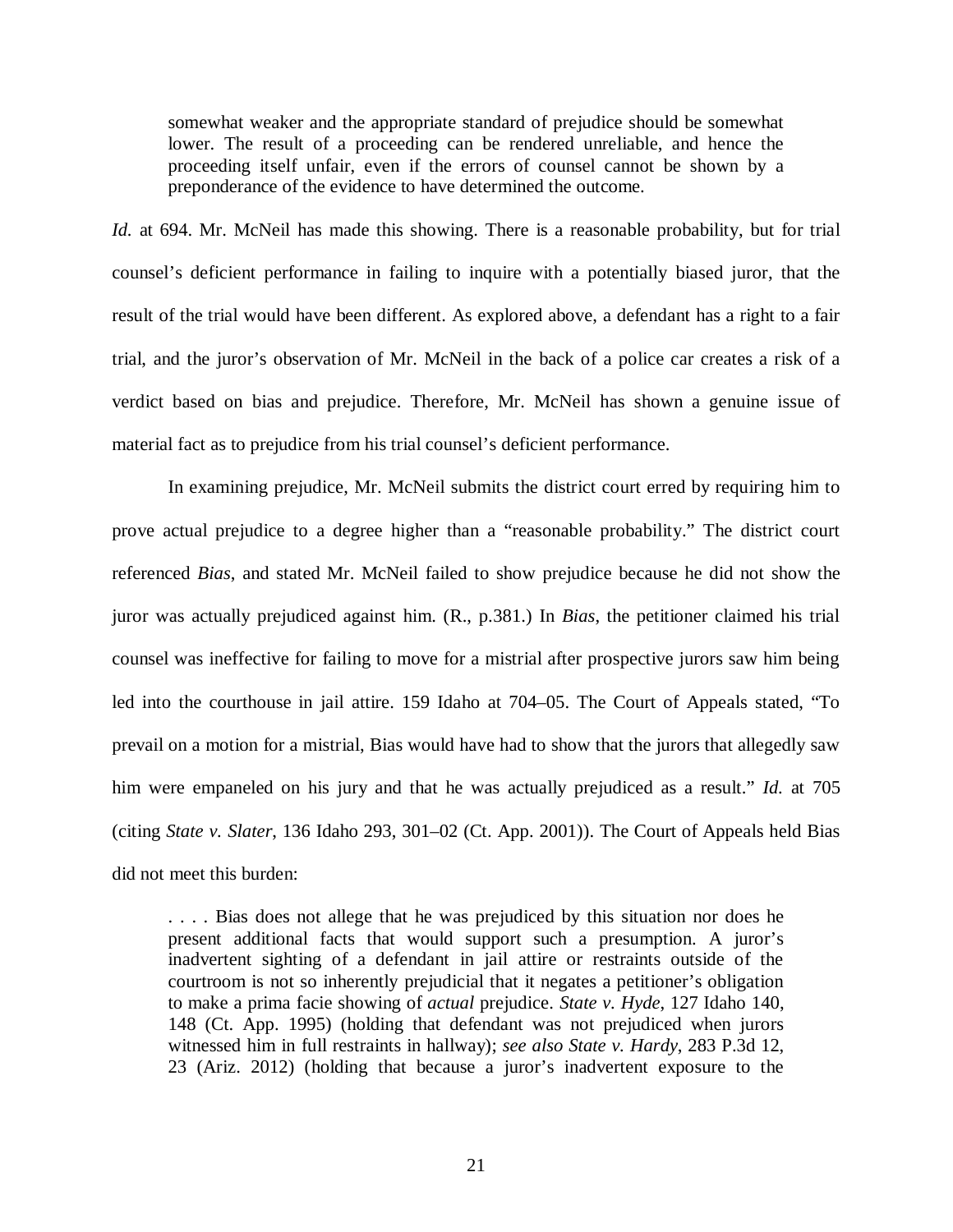defendant in restraints or jail garb outside the courtroom is not inherently prejudicial, the defendant must show actual prejudice).

Therefore, Bias has not made a prima facie showing as to the prejudice requirement for the district court to grant a mistrial. The court did not err in determining Bias did not present a genuine issue of material fact on this claim.

*Bias*, 159 Idaho at 705. Here, however, Mr. McNeil did not argue his trial counsel was ineffective for failing to move for a mistrial only. Mr. McNeil alleged his trial counsel was ineffective for failing to inquire with the juror at all—a predicate to determine if the juror was actually biased and thus moving for a mistrial. Therefore, it was error to require Mr. McNeil to prove the juror was actually biased and that he would have succeeded on a motion for a mistrial. At the summary dismissal stage, Mr. McNeil only had to show a reasonable probability that, but for the error (the failure to inquire with the juror), the result would have been different. Mr. McNeil has met that burden. Further, Mr. McNeil submits he properly alleged that he was prejudiced by the situation, in contrast to *Bias*. He stated in his petition that "right to a fair trial was compromised" because "the jury/juror could assume he was guilty because he was in custody and support a conviction." (R., p.186.) Therefore, unlike *Bias*, Mr. McNeil has made a prima facie showing of prejudice sufficient to overcome summary dismissal.

In summary, the district court erred by dismissing this claim of ineffective assistance of counsel without an evidentiary hearing. Construing all facts and inferences in Mr. McNeil's favor, Mr. McNeil has established genuine issues of material fact due to counsel's ineffective assistance in failing to voir dire a potentially biased juror.

## 3. Mr. McNeil's Trial Counsel Was Ineffective For Failing To Inform The District Court And Move For A Mistrial Based On A Juror Communicating With The Victim's Uncle During Trial

Mr. McNeil's fifteenth claim of ineffective assistance of counsel was that his trial counsel failed to inform the district court and move for a mistrial after a juror was seen speaking with the

22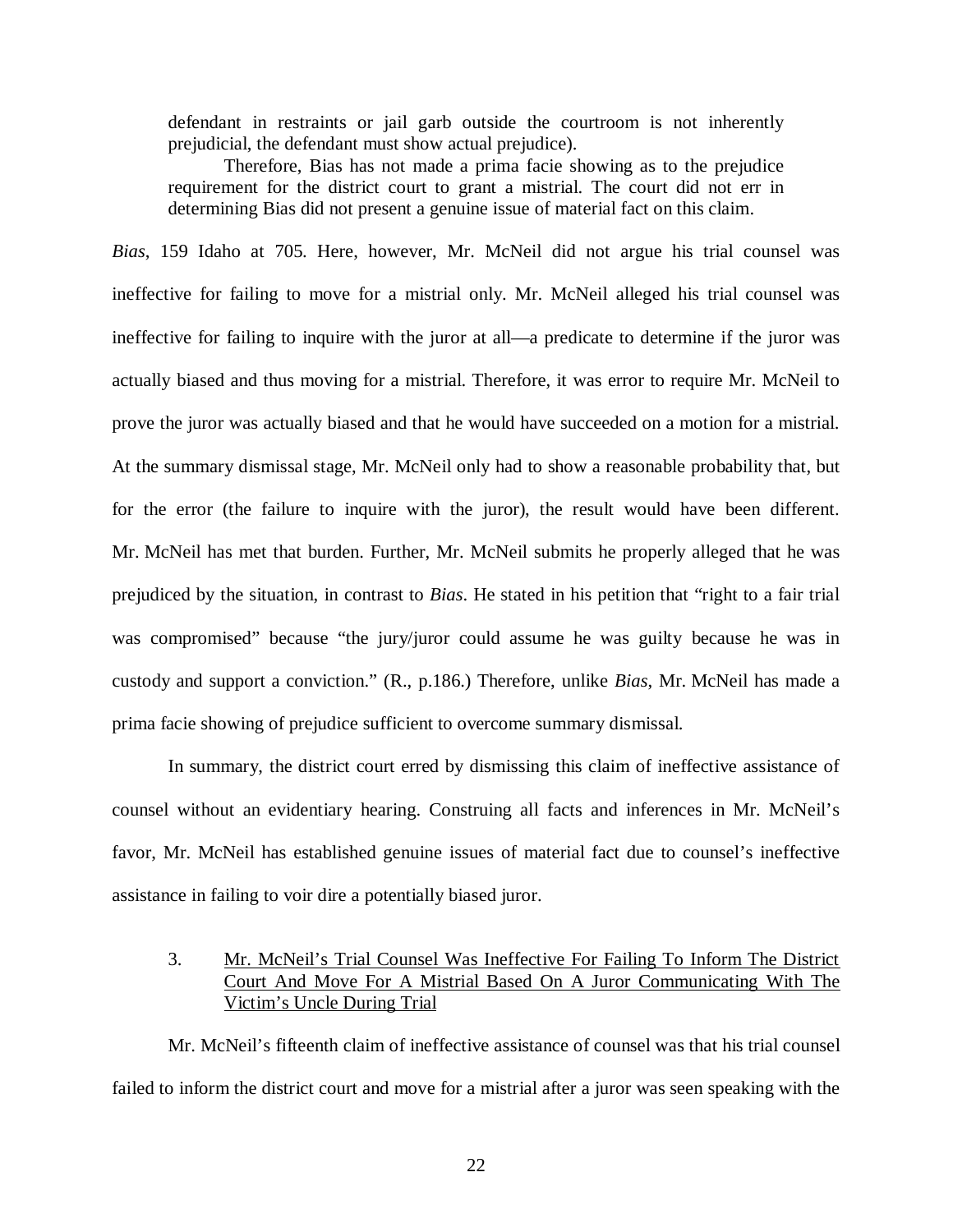victim's uncle during the trial. Similar to Mr. McNeil's fifteenth claim, Mr. McNeil submits the district court erred by dismissing this claim because there are genuine issues of material fact as to his trial counsel's deficient performance and prejudice.

In his second amended petition, Mr. McNeil alleged his trial counsel was ineffective for failing to "alert the judge, make a proper record, and ask the court to conduct an inquiry after Petitioner witnessed a juror speaking with a member of the victim's family." (R., p.186.) Mr. McNeil further explained that he reported this communication to trial counsel, but trial counsel told him that it "may result in a mistrial, and he did not want to retry the case." (R., p.186.) Mr. McNeil alleged he was prejudiced because his "right to a fair trial was compromised." (R., p.187.)

In the district court's notice of intent to dismiss, the district court determined Mr. McNeil failed to set forth this claim with specificity. (R., p.326.) The district court stated: "Conclusory statements are insufficient to support post-conviction relief. McNeil was in custody during the trial. There are no specifics provided. There are no opportunities for juror to speak with any courtroom observers during trial." (R., p.326.) The district court concluded, "The claim is not properly supported." (R., p.326.)

In response, Mr. McNeil provided admissible evidence to support his claim. He stated,

The second time,<sup>[6](#page-28-0)</sup> I saw a male juror in front of the courthouse. He was speaking to a man whom we had earlier identified as the decedent's uncle. I brought it to the attention of Trial Counsel. Trial Counsel's response was, "I can't take that to Judge Bail it will cause a mistrial and I don't want to retry this case." The second chair seemed surprised by my attorney's lack of concern. I would describe her as wide-eyed but she said nothing.

(R., p.347.)

<span id="page-28-0"></span><sup>6</sup> The first time Mr. McNeil saw a juror was discussed in Part 2.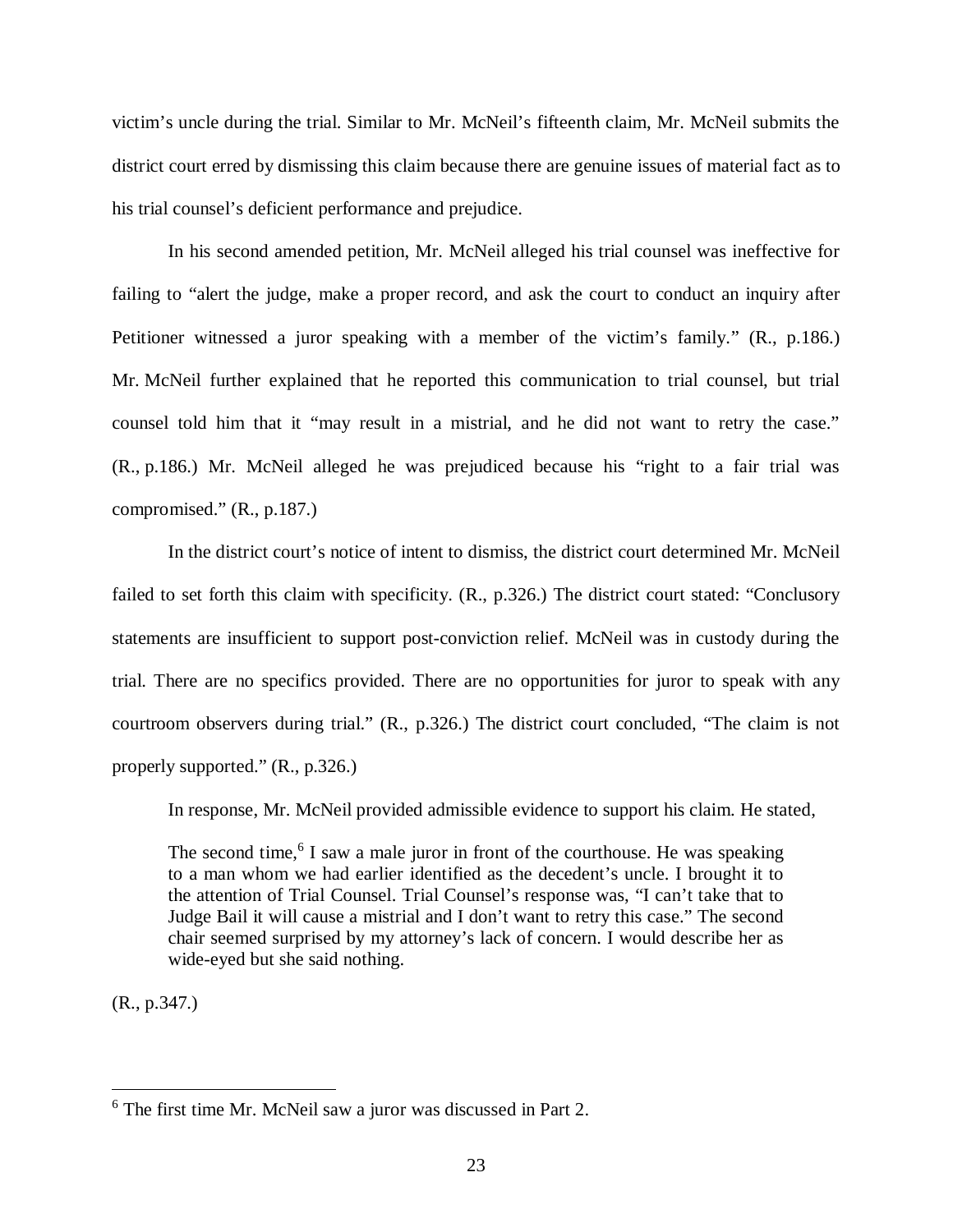After receiving this evidence, the district court rejected this ineffective assistance of counsel claim on a different basis. The district court determined Mr. McNeil alleged nothing more "than a garden variety encounter between the juror and the decedent's uncle." (R., p.383.) The district court ruled this was a "chance encounter," and Mr. McNeil failed to "come forward with evidence of a contact sufficiently improper as to raise a credible risk of affecting the outcome of the case." (R., p.383.) The district court reasoned that his "speculative allegation" was "insufficient to sustain a claim that his jury was impartial or that his counsel was ineffective for failing to request a mistrial." (R., p.383.)

Now on appeal, Mr. McNeil again argues the district court erred by dismissing this claim and should have held an evidentiary hearing to resolve the genuine issues of material fact. Mr. McNeil argues his attorney's failure to move for a mistrial was deficient performance and that deficient performance prejudiced him.

First, Mr. McNeil provided admissible evidence that a juror communicated with a member of the victim's family. Mr. McNeil's allegation that he saw this improper contact "is a fact within his personal knowledge, to which he attested through sworn documents, and thus constitutes admissible evidence." *Bias*, 159 Idaho at 705 (citing *Baldwin v. State*, 145 Idaho 148, 155 (2008)). "This fact, if true, constitutes a prima facie showing sufficient to justify an evidentiary hearing" to explore the improper contact. *Id.*

Next, Mr. McNeil submits the district court erred by dismissing his claim on a new basis than provided in its notice of intent to dismiss. The district court's only basis for dismissal of this claim was Mr. McNeil's failure to provide evidence to support it. (R., p.326.) The district court determined this claim was purely speculative, unspecific, and unsupported by evidence. (R., p.326.) In response, Mr. McNeil presented admissible evidence to support his claim.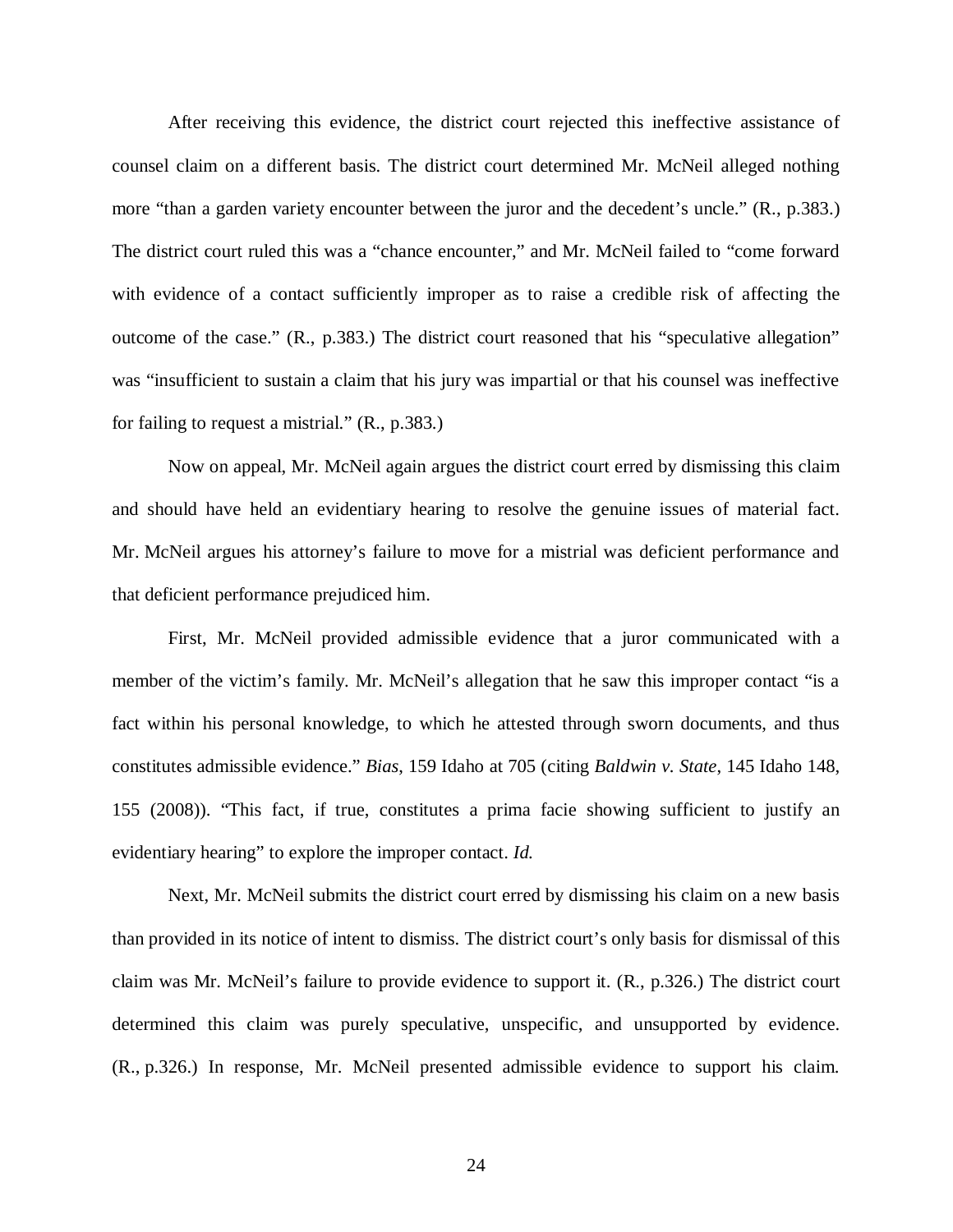(R., p.347.) The district court then dismissed his claim for a different reason: failure to show prejudice. (R., pp.381–83.) Mr. McNeil was entitled to notice of this basis for dismissal and the opportunity to respond. I.C. § 19-4906(b). "Failure to provide such notice and opportunity to be heard may result in reversal of a summary dismissal of a petition for post-conviction relief." *Ridgley v. State*, 148 Idaho 671, 676 (2010) (citing *Saykhamchone v. State*, 127 Idaho 319, 321 (1995)). Here, the district court's failure to give notice requires reversal.<sup>[7](#page-30-0)</sup> Mr. McNeil is entitled to respond to the district court's prejudice basis for dismissal. For this reason alone, this Court should remand this claim.

Looking at the merits of Mr. McNeil's claim, the district court erred because the district court used the wrong standard to evaluate prejudice and, with the correct standard, Mr. McNeil made a sufficient showing. Therefore, this Court should still remand this case for an evidentiary hearing.

As early as 1892, the United States Supreme Court held, "Private communications, possibly prejudicial, between jurors and third persons, or witnesses, or the officer in charge, are absolutely forbidden, and invalidate the verdict, at least unless their harmlessness is made to appear." *Mattox v. United States*, 146 U.S. 140, 150 (1892). Later, in *Remmer v. United States*, 347 U.S. 227 (1954), the United States Supreme Court reiterated:

In a criminal case, any private communication, contact, or tampering directly or indirectly, with a juror during a trial about the matter pending before the jury is, for obvious reasons, *deemed presumptively prejudicial*, if not made in pursuance of known rules of the court and the instructions and directions of the court made during the trial, with full knowledge of the parties. The presumption is not conclusive, but the burden rests heavily upon the Government to establish,

<span id="page-30-0"></span><sup>&</sup>lt;sup>7</sup> The State also did not give notice of dismissal based on prejudice. In the State's brief in support of its motion to dismiss, the State asserted (for both biased juror claims): "These allegations allege ineffective assistance for juror issues. These issues are groundless. It is apparent the jury did not abandon its role as fact finder in this case. They returned a verdict on a lesser included offense." (R., p.251.) This is not an argument of failure to show prejudice.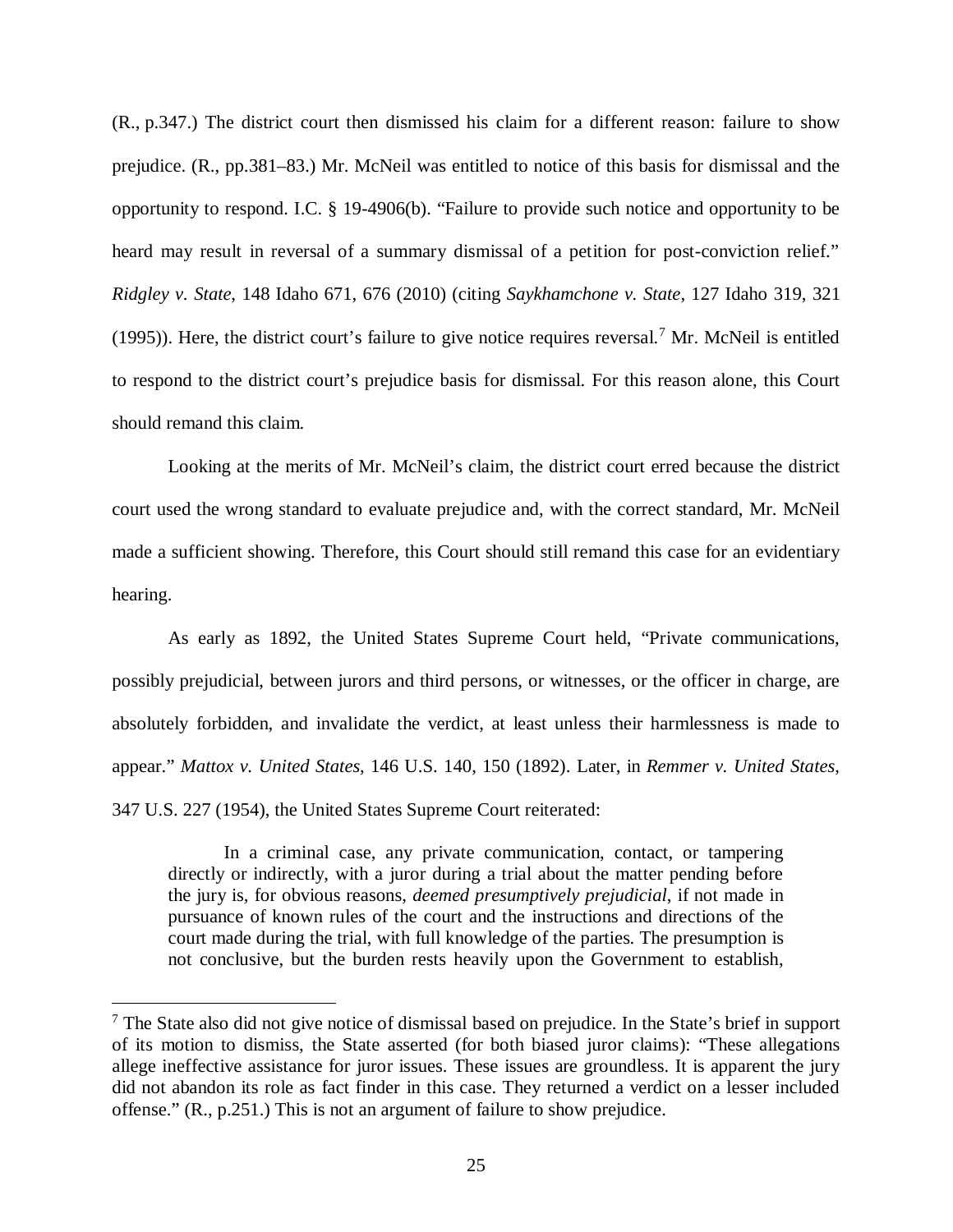after notice to and hearing of the defendant, that such contact with the juror was harmless to the defendant.

*Id.* at 229 (emphasis added) (citations omitted). In *Remmer*, the defendant learned after trial that a third party tried to bribe a juror and that the FBI had investigated the incident. *Id.* at 228. Upon learning this information, the defendant moved for a new trial. *Id.* at 228–29. The United States Supreme Court acknowledged, "We do not know from this record, nor does the petitioner know, what actually transpired, or whether the incidents that may have occurred were harmful or harmless." *Id.* at 229. Even though the record did not show what transpired, the United States Supreme Court nonetheless held, "The integrity of jury proceedings must not be jeopardized by unauthorized invasions." *Id.* Therefore, the United States Supreme Court remanded the case "to hold a hearing to determine whether the incident complained of was harmful to the petitioner, and if after hearing it is found to have been harmful, to grant a new trial." *Id.* at 230.

The next year, in *Turner v. Louisiana*, 379 U.S. 466 (1965), the United States Supreme reversed and remanded a case due to improper juror contact. *Id.* at 474. In that case, two of the State's witnesses, who were also deputy sheriffs, were in charge of the jury and had transported them, ate meals with them, conversed with them, and ran errands for them. *Id.* at 468. Although the deputies denied communicating with the jury about the case, the United States Supreme Court still reversed because the "continuous and intimate association" could have influenced the jury's decision, including credibility determinations. *Id.* at 473. The *Turner* Court stated, "The requirement that a jury's verdict must be based upon the evidence developed at the trial goes to the fundamental integrity of all that is embraced in the constitutional concept of trial by jury." *Id.* at 472 (internal quotation marks omitted). "What happened in this case operated to subvert these basic guarantees of trial by jury." *Id.* at 473. The United States Supreme Court reasoned, "[E]ven if it could be assumed that the deputies never did discuss the case directly with any members of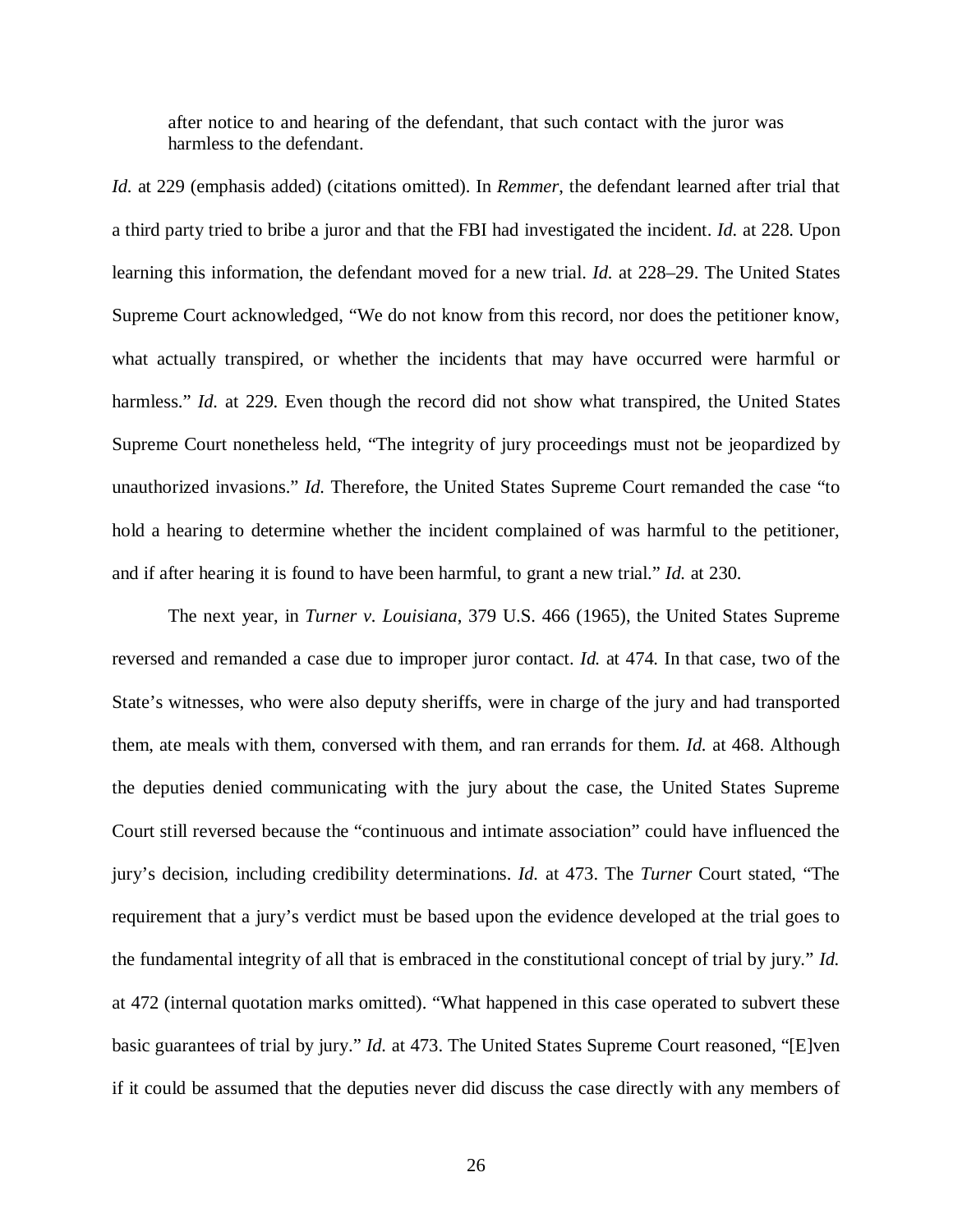the jury, it would be blinking reality not to recognize the extreme prejudice inherent in this continual association throughout the trial between the jurors and these two key witnesses for the prosecution." *Id.* Then, in *Smith v. Phillips*, 455 U.S. 209, 217 (1982), the United States Supreme Court held "due process does not require a new trial every time a juror has been placed in a potentially compromising situation," but that determination on whether a juror is impartial must be made at a hearing like the one ordered in *Remmer*. *Phillips*, 455 U.S. at 217.

In accordance with the due process protections identified in *Mattox*, *Remmer*, *Turner*, and *Phillips*, Mr. McNeil is guaranteed an impartial jury and a verdict based solely upon the evidence presented at trial. A juror's communication with the victim's uncle during the trial deprives him of his right to a fair trial. The United States Supreme Court "has long held that the remedy for allegations of juror partiality is a hearing in which the defendant has the opportunity to prove actual bias." *Phillips*, 455 U.S. at 215. Mr. McNeil was deprived of this remedy because of his counsel's deficient performance. His counsel's failure to act upon learning of the juror's improper contact was objectively unreasonable. This improper contact was "presumptively prejudicial," *Remmer*, 347 U.S. at 229, and required trial counsel to notify the district court, inquire with the juror, and move for a mistrial. But for counsel's deficient performance in not moving for a mistrial due to this juror's improper contact, there is a reasonable probability the result of the trial would have been different. Construing all facts and inferences in his favor, Mr. McNeil has met his burden to make a prima facie showing of deficient performance and prejudice due to his trial counsel's refusal to notify the district court and move for a mistrial after improper juror contact.

 The district court here referenced the presumption of prejudice in *Remmer*, but still rejected Mr. McNeil's claim on prejudice grounds. The district court determined that Mr. McNeil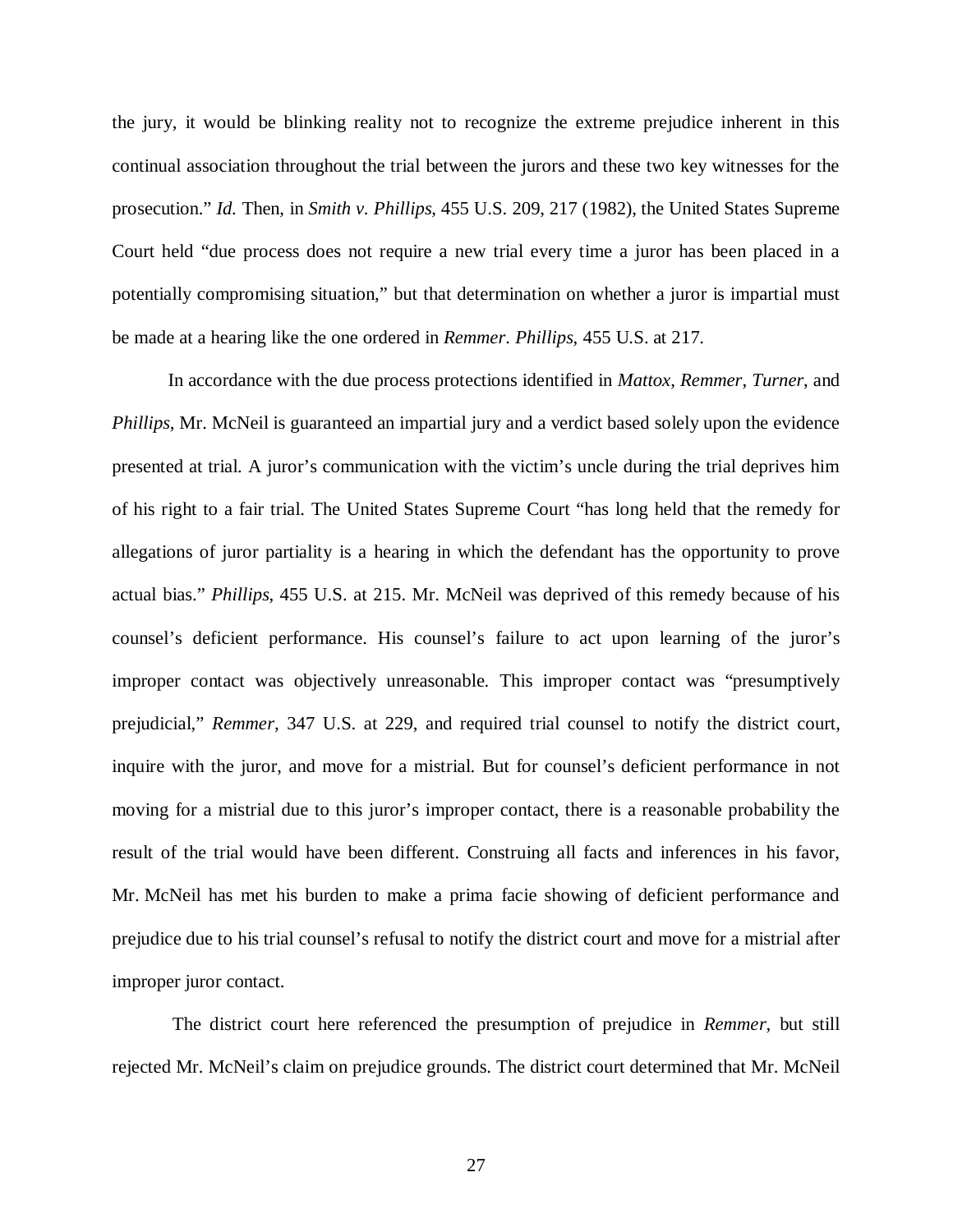presented nothing more than a chance encounter, which did not trigger the presumption of prejudice. (R., pp.382–83.) The district court cited to a Ninth Circuit case to support its reasoning, but that decision does not support the district court's position. Rather, it demonstrates that an evidentiary hearing was necessary to resolve this claim.

In *Godoy v. Spearman*, 861 F.3d 956 (9th Cir. 2017) (en banc), a habeas corpus petitioner alleged that he was entitled to an evidentiary hearing regarding his claim that a juror during the trial communicated with a "judge friend" about the case and passed those responses to the jury. *Id.* at 958–59. The Ninth Circuit stated, "The Court emphasized long ago that due process does not tolerate 'any ground of suspicion that the administration of justice has been interfered with' by external influence." *Id.* at 959 (quoting *Mattox*, 146 U.S. at 149). The Ninth Circuit explained that the trial court must engaged in a "settled two-step framework" for allegations of improper juror contact. *Id.*

At step one, the court asks whether the contact was "possibly prejudicial," meaning it had a "tendency" to be "injurious to the defendant." [*Mattox*, 146 U.S.] at 150. If so, the contact is "deemed presumptively prejudicial" and the court proceeds to step two, where the "burden rests heavily upon the [state] to establish" the contact was, in fact, "harmless." [*Remmer*, 347 U.S. at 229]. If the state does not show harmlessness, the court must grant the defendant a new trial. *See Remmer v. United States*, 350 U.S. 377, 382 (1956) (*Remmer II*). When the presumption arises but the prejudicial effect of the contact is unclear from the existing record, the trial court must hold a "hearing" to "determine the circumstances [of the contact], the impact thereof upon the juror, and whether or not it was prejudicial." *Remmer*, 347 U.S. at 229–30.

*Godoy*, 861 F.3d at 959 (third alteration in original). With this framework in mind, the Ninth Circuit first examined three ways in which the lower court had "failed to adhere to this framework." *Id.* at 959, 962–66. Because the lower court's decision in denying relief was contrary to this framework in *Mattox* and *Remmer*, the Ninth Circuit then examined the claim de novo. *Id.* at 966.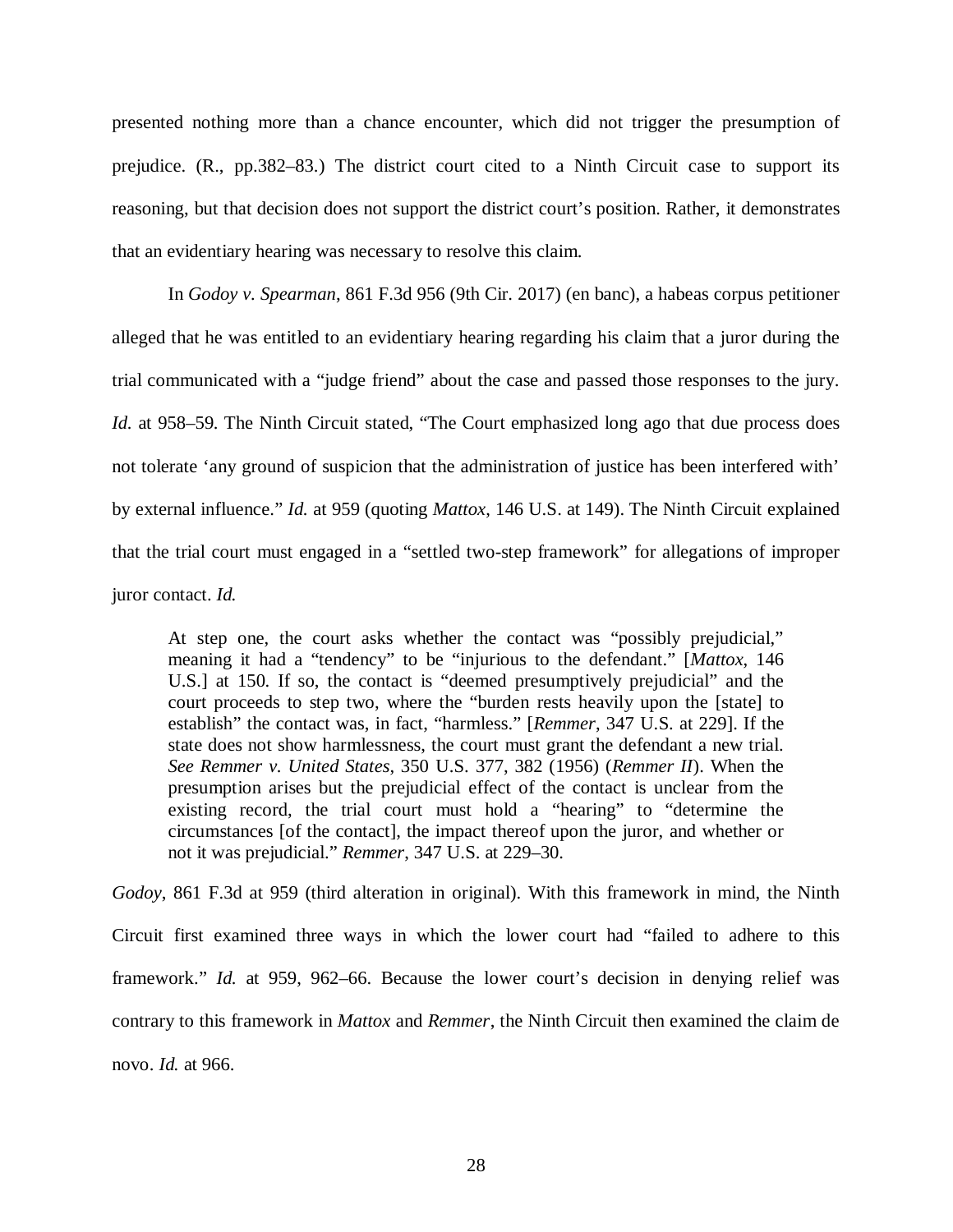In its de novo review, the Ninth Circuit again discussed the framework to evaluate these claims, and herein lies the district court's improper reliance on this case to dismiss Mr. McNeil's petition. The Ninth Circuit first stated that, to meet the "low threshold" of an improper external contact, the defendant "must present 'evidence of an external contact that has a tendency to be injurious to the defendant.'" *Id.* at 967 (internal quotation marks omitted) (quoting *Tarango v. McDaniel*, 837 F.3d 936, 947, 949 (9th Cir. 2016)). Put another way, "[t]he contact must 'raise a credible risk of influencing the verdict' before it triggers the presumption of prejudice." *Id.* (quoting *Tarango*, 837 F.3d at 947). Then, the Ninth Circuit stated, and quoted by the district court here:

We recognize the practical impossibility of shielding jurors from all contact with the outside world, and also that not all such contacts risk influencing the verdict. *See Tarango*, 837 F.3d at 947 (citing [*Phillips*, 455 U.S. at 217]). Thus, the defendant's burden at step one cannot be met by "[t]hreadbare or speculative allegations" of misconduct. *Id*. Nor do "allegations involving prosaic kinds of jury misconduct," *id*. (internal quotation marks omitted), such as "chance contacts between witnesses and jury members—while passing in the hall or crowded together in an elevator," *id.* at 951, trigger the presumption. The defendant must present evidence of a contact sufficiently improper as to raise a credible risk of affecting the outcome of the case.

*Id.* However, the Ninth Circuit went on to explain:

Among the considerations relevant to this determination are the identity of the outside party and the nature of the contact. . . .

We bear in mind that even such highly troubling contacts [such as contact with government officials] do not *necessarily* raise a presumption of prejudice. At step one, the court considers the full context of the contact to determine whether a credible risk of prejudice exists. Contact with a government officer, for example, will trigger the presumption only if the defendant shows the contact was somehow improper. Similarly, even contact about the case may be insufficient to trigger the presumption if the surrounding circumstances show the contact was innocuous.

Importantly, however, the defendant's burden at step one to show a possibility of prejudice is not onerous. The defendant need only demonstrate a *credible* risk, and the presumption may arise even when "[w]e do not know from th[e] record . . . what actually transpired, or whether the incidents that may have occurred were harmful or harmless." *Remmer*, 347 U.S. at 229.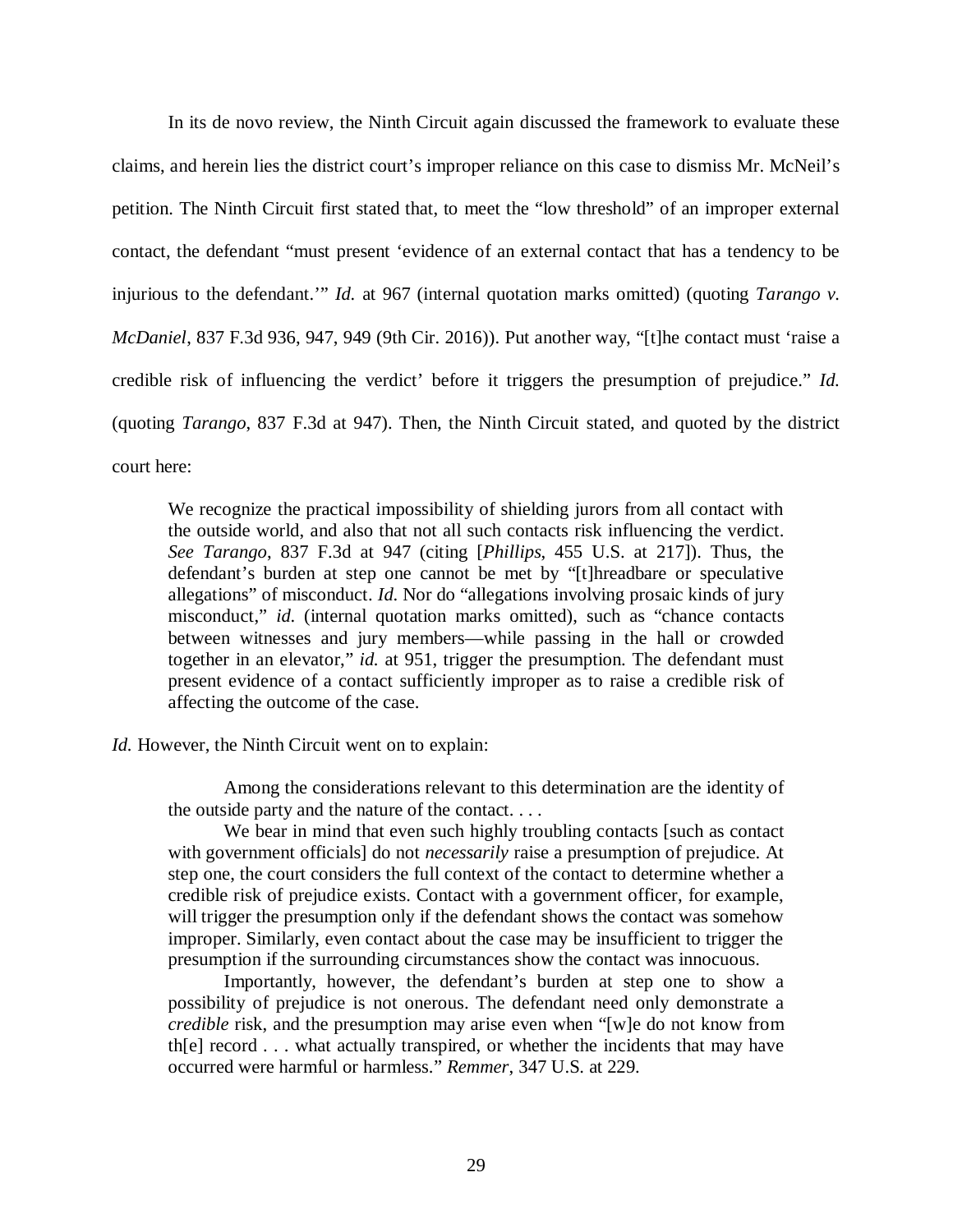*Id.* at 967–68. "Once a defendant shows a possibly prejudicial contact, the presumption of prejudice attaches, and the burden shifts to the state to prove the contact was harmless." *Id.* at 968. Ultimately, the Ninth Circuit held the petitioner met this low burden, the State did not make a showing of harmlessness, and therefore the case must be remanded for an evidentiary hearing to determine the "factual basis" for the misconduct and "its prejudicial effect, if any" on the petitioner's verdict. *Id.* at 969–70.

 Examining this decision as a whole, *Godoy* does not support the district court's decision to summarily dismiss Mr. McNeil's claim for failure to show prejudice. Mr. McNeil did allege more than a chance encounter in the hallway or at the "only eating establishment in town." *See State v. Rodriguez*, 93 Idaho 286, 290 (1969) (holding the defendant made a prima facie showing for a new trial based on jury separation, but the State met its burden to show harmless error when a State's witness joined the jurors for lunch, the conversation was not related to the trial, and the contact was "practically unavoidable" in that area)). Mr. McNeil alleged that, while being transported during the trial, he saw a male juror speaking with the uncle of the victim outside the courthouse. (R., p.347.) This is evidence of "a contact sufficiently improper as to raise a credible risk of affecting the outcome of the case." *Godoy*, 861 F.3d at 959. The burden is not "onerous," and, even without knowing what was said during the improper contact, the presumption still arises because the nature of the contact: a juror and a member of the victim's family during the trial for the victim's murder. *Id.* at 967–68; *see also Remmer*, 347 U.S. at 229. Moreover, Mr. McNeil's counsel apparently recognized the harmful nature of this contact. Trial counsel believed the district court would have declared a mistrial, but he declined to engage in any reasonable action because he did not "want" to retry the case. (R., p.347.) Therefore, Mr. McNeil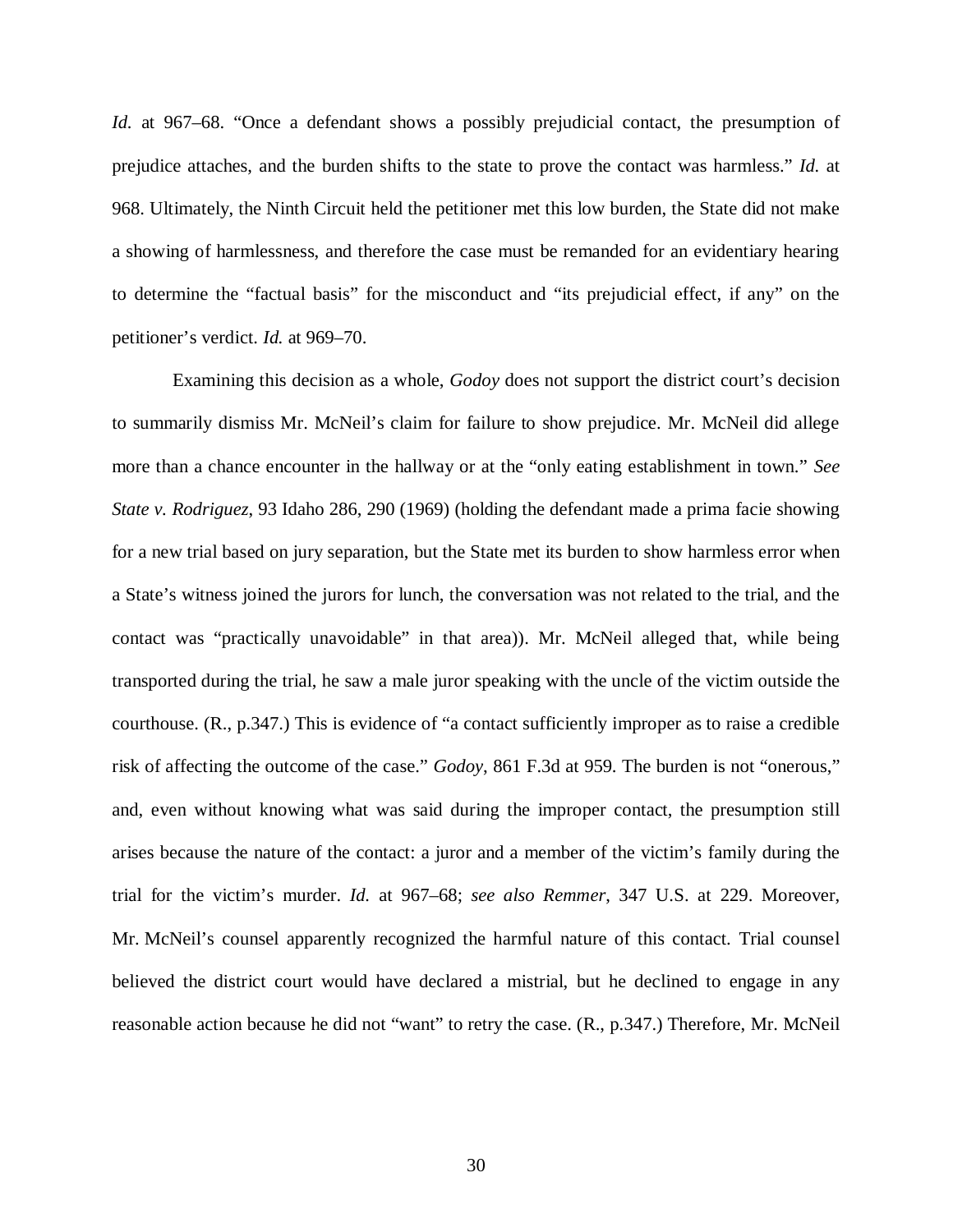has met his burden of showing prejudice due to his counsel's deficient performance in failing to act upon his knowledge of improper jury contact.

In summary, the district court erred by dismissing this claim without an evidentiary hearing for two reasons: (1) the district court failed to provide Mr. McNeil with notice of the basis for dismissal and (2), examining the merits, Mr. McNeil has established genuine issues of material fact. Mr. McNeil submits that he made a prima facie showing sufficient to overcome summary dismissal.

#### **CONCLUSION**

Mr. McNeil respectfully requests this Court vacate the district court's judgment and order dismissing his second amended petition for post-conviction relief and remand this case for an evidentiary hearing.

DATED this 7<sup>th</sup> day of November, 2018.

/s/ Jenny C. Swinford JENNY C. SWINFORD Deputy State Appellate Public Defender